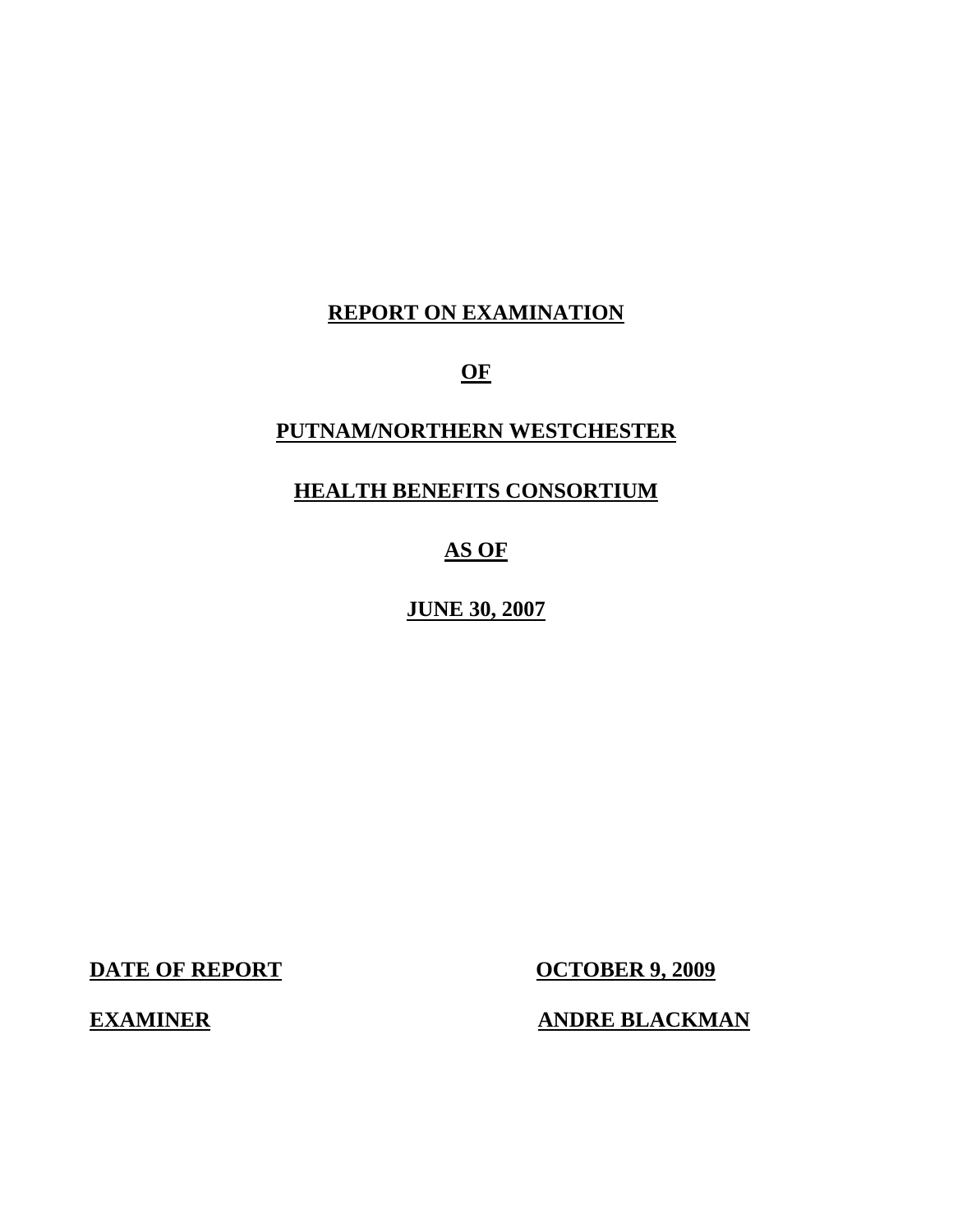## **TABLE OF CONTENTS**

## **ITEM NO. PAGE NO.**

| 1. | Scope of examination                                                                                                                                            | $\overline{2}$          |
|----|-----------------------------------------------------------------------------------------------------------------------------------------------------------------|-------------------------|
| 2. | Executive summary                                                                                                                                               | 3                       |
| 3. | Description of Plan                                                                                                                                             | 3                       |
|    | Management and controls<br>А.<br>Territory and plan of operation<br>B.<br>C.<br>Stop-loss insurance<br>Accounts and records<br>D.<br>Custodial agreements<br>Е. | 5<br>8<br>9<br>10<br>11 |
| 4. | <b>Financial statements</b>                                                                                                                                     | 12                      |
|    | <b>Balance</b> sheet<br>$\mathsf{A}$ .<br><b>B.</b><br>Statement of revenues, expenses and net worth                                                            | 12<br>13                |
| 5. | Unearned premium reserve                                                                                                                                        | 14                      |
| 6. | Claims payable                                                                                                                                                  | 15                      |
| 7. | Market conduct                                                                                                                                                  | 16                      |
|    | Claims processing<br>A.<br>Explanation of benefits statements<br><b>B.</b><br>Complaints, appeals and grievances<br>C.<br>Rating<br>D.                          | 16<br>17<br>20<br>22    |
| 8. | Compliance with prior report on examination                                                                                                                     | 24                      |
| 9. | Summary of comments and recommendations                                                                                                                         | 27                      |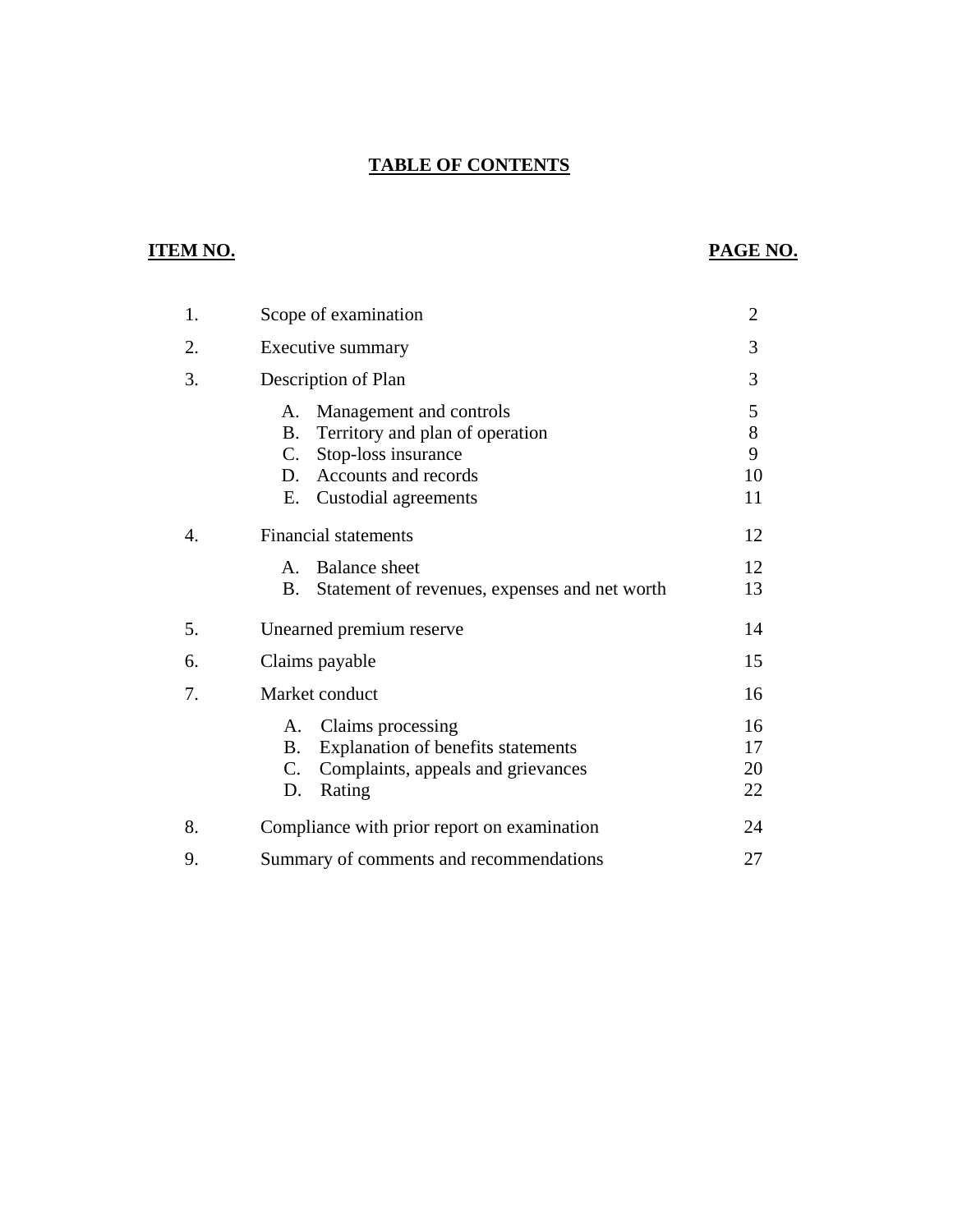

STATE OF NEW YORK INSURANCE DEPARTMENT 25 BEAVER STREET NEW YORK, NEW YORK 10004

David A. Paterson James J. Wrynn Governor Superintendent Superintendent Superintendent Superintendent Superintendent Superintendent Superintendent Superintendent Superintendent Superintendent Superintendent Superintendent Superintendent Superintendent Sup

October 9, 2009

Honorable James J. Wrynn Superintendent of Insurance Albany, NY 12257

Sir:

Pursuant to the requirements of the New York Insurance Law, and acting in compliance with the instructions contained in Appointment Number 22695, dated September 18, 2008, attached hereto, I have made an examination into the condition and affairs of the Putnam/Northern Westchester Health Benefits Consortium, a municipal cooperative healthcare plan licensed pursuant to Article 47 of the New York Insurance Law as of June 30, 2007. The following report thereon is respectfully submitted.

The examination was conducted at the home office of Putnam/Northern Westchester Health Benefits Consortium located at 200 BOCES Drive, Yorktown Heights, New York.

 Consortium. Wherever the designations "the Plan", "PNW" or "Consortium" appear herein, without qualification, they should be understood to indicate the Putnam/Northern Westchester Health Benefits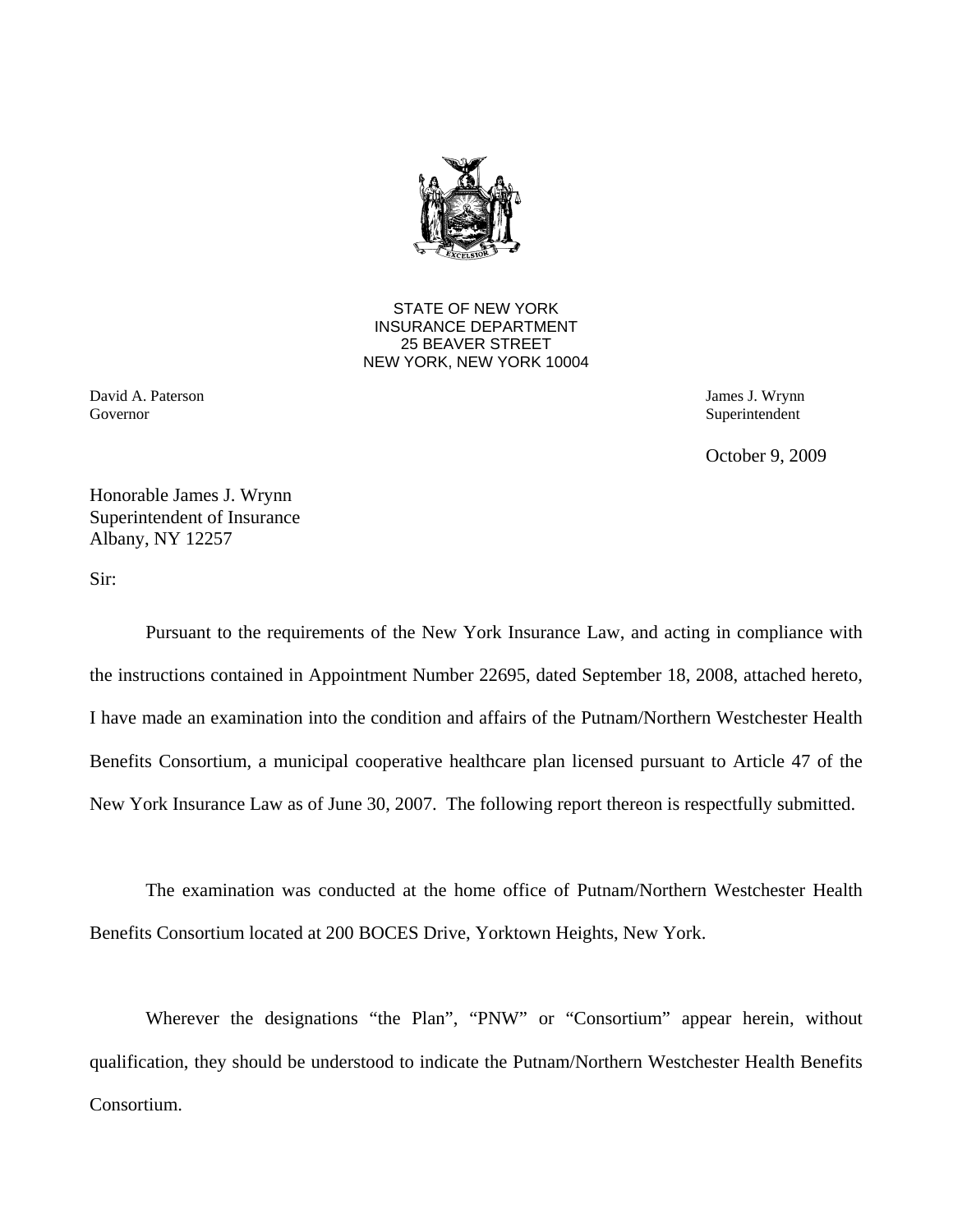### **1. SCOPE OF EXAMINATION**

<span id="page-3-0"></span>The previous examination was conducted as of June 30, 2002. This examination covers the five-year period from July 1, 2002 through June 30, 2007. Transactions occurring subsequent to June 30, 2007 were reviewed where deemed appropriate by the examiner.

This examination comprised a verification of the Plan's assets and liabilities as of June 30, 2007, in accordance with statutory accounting principles (SAP), as adopted by the Department, a review of income and disbursements deemed necessary to accomplish such verification and utilized, to the extent considered appropriate, work performed by the Plan's independent certified public accountants.

A review or audit was also made of the following items as called for in the *Examiners Handbook of the National Association of Insurance Commissioners* (NAIC):

> History of the Plan Management and controls Territory and plan of operation Accounts and records Claims processing Complaints, appeals and grievances Rating

This report on examination is confined to financial statements and comments on those matters which involve departures from laws, regulations or rules, or which are deemed to require explanation or description. A review was also made to ascertain what action was taken by the Plan with regard to comments and recommendations contained in the prior report on examination.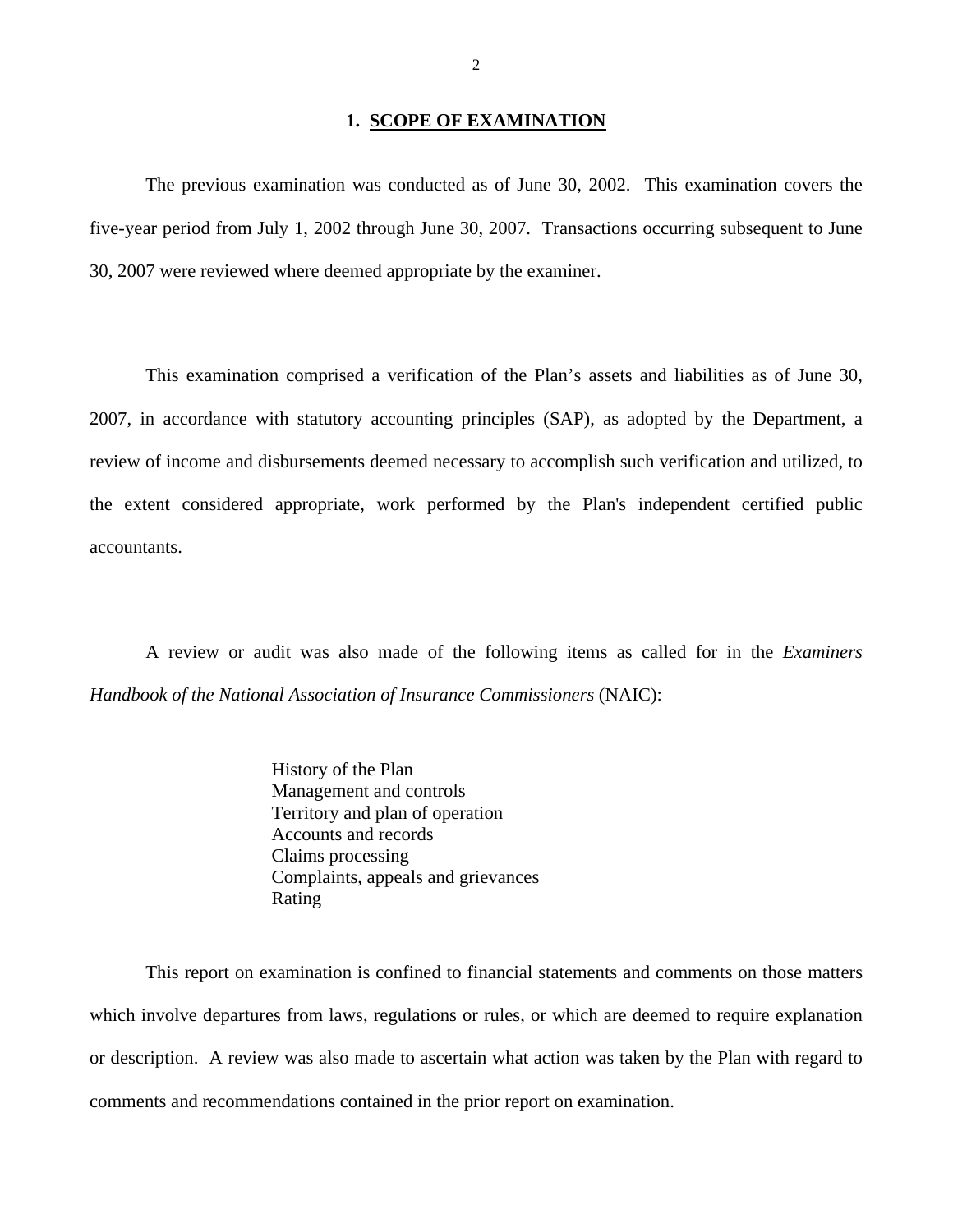#### **2. EXECUTIVE SUMMARY**

<span id="page-4-0"></span>This examination uncovered certain operational deficiencies of the Plan that had an impact on the Plan's ability to comply with Article 47 and other selected provisions of the New York Insurance Law. Within this report, the following significant findings can be found in more detail:

- The Plan did not comply with the requirements of Section  $4705(d)(5)(B)$  of the New York Insurance Law when it failed to submit its community rating methodology to the Department for approval.
- The Plan's municipal cooperative agreement did not contain the required language related to the sharing of costs and assumption of liabilities…of all participating municipal corporations.

#### **3. DESCRIPTION OF PLAN**

The Putnam/Northern Westchester Health Benefits Consortium was organized in 1987 pursuant to Article 5-G of the New York General Municipal Law for the purpose of providing health insurance benefits to its member districts. The Superintendent of Insurance issued a certificate of authority in the name of the Plan pursuant to Article 47 of the New York Insurance Law on June 30, 2002. The Consortium, comprised of 14 municipal school districts, fund the Plan. The Consortium's objective is to administer a low-cost, self-funded, medical program of health insurance that provides hospital, medical and prescription drug benefits for more than 16,000 employees, retirees and dependents. The Plan provides benefits as defined in the Plan Document (the group contract issued by the municipal cooperative health benefit plan to participating municipal corporations describing the terms and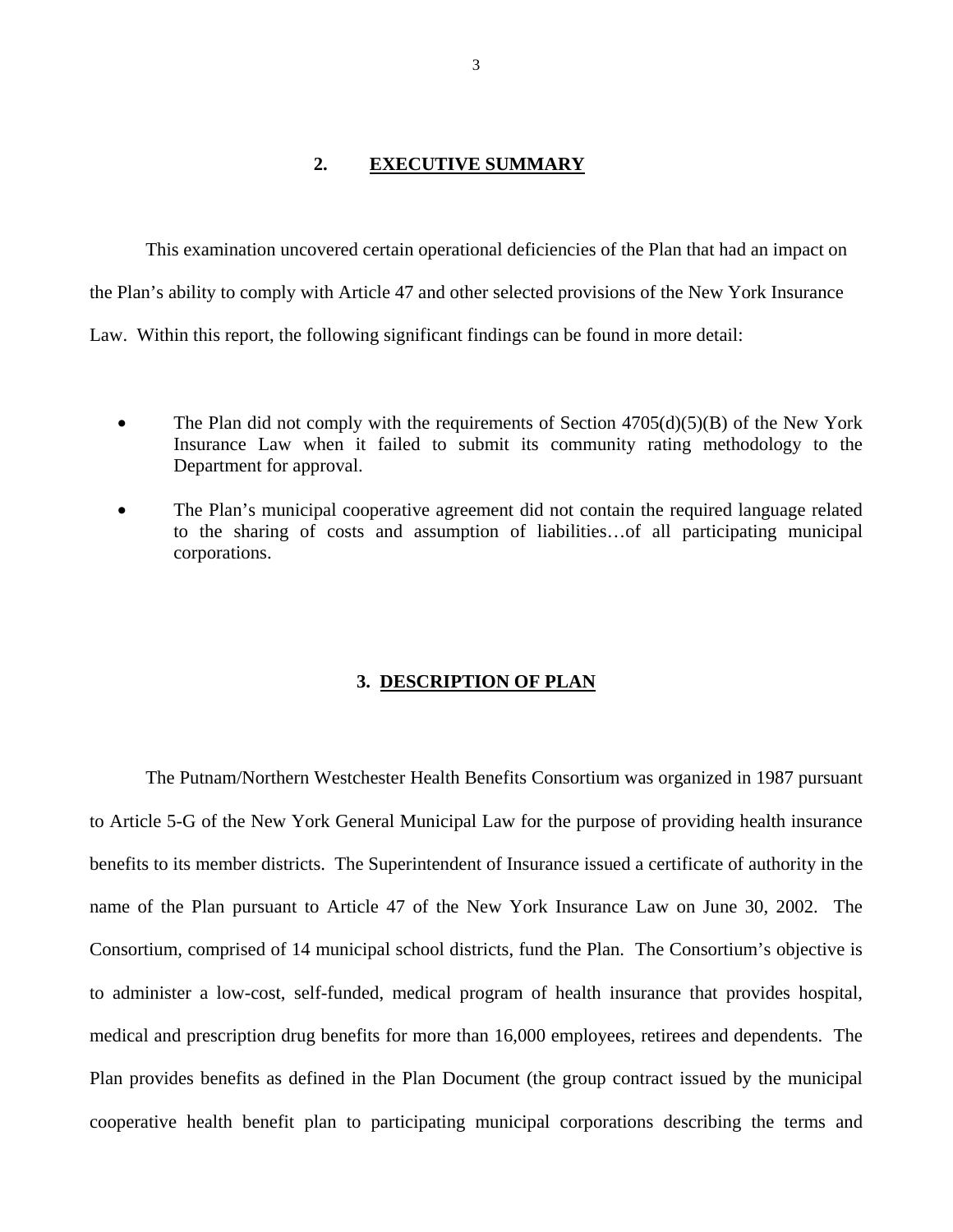conditions of coverage) to employees of the participating school districts and their eligible dependents, and retirees.

Districts applying for membership in the Plan may do so on approval of a majority of the Consortium's Board. The Plan's premium rates are established by its Finance Committee.

As of June 30, 2007, fourteen (14) school districts, including the Putnam/Northern Westchester BOCES participated in the Plan. As of June 30, 2007, the Plan's participants were as follows:

- Brewster Central School District Lakeland Central School District
- Briarcliff Manor Union Free School District Mahopac Central School District
- Chappaqua Central School District Peekskill City School District
- Croton-Harmon Union Free School District Putnam Valley Central School District
- 
- Haldane Central School District Somers Central School District
- Hendrick Hudson Central School District Yorktown Central School District
- 
- 
- 
- 
- Garrison Union Free School District Putnam/Northern Westchester BOCES
	-
	-

The Plan offers health insurance to the employees, spouses, dependents and retirees of each municipal corporation that are part of the Consortium. Health benefits for covered members are subject to a Plan Document that contains all the terms, provisions and limitations of the health benefit contract and is on file with the Department. The Plan is additionally subject to certain provisions of the General Municipal Law and the Education Law of New York State.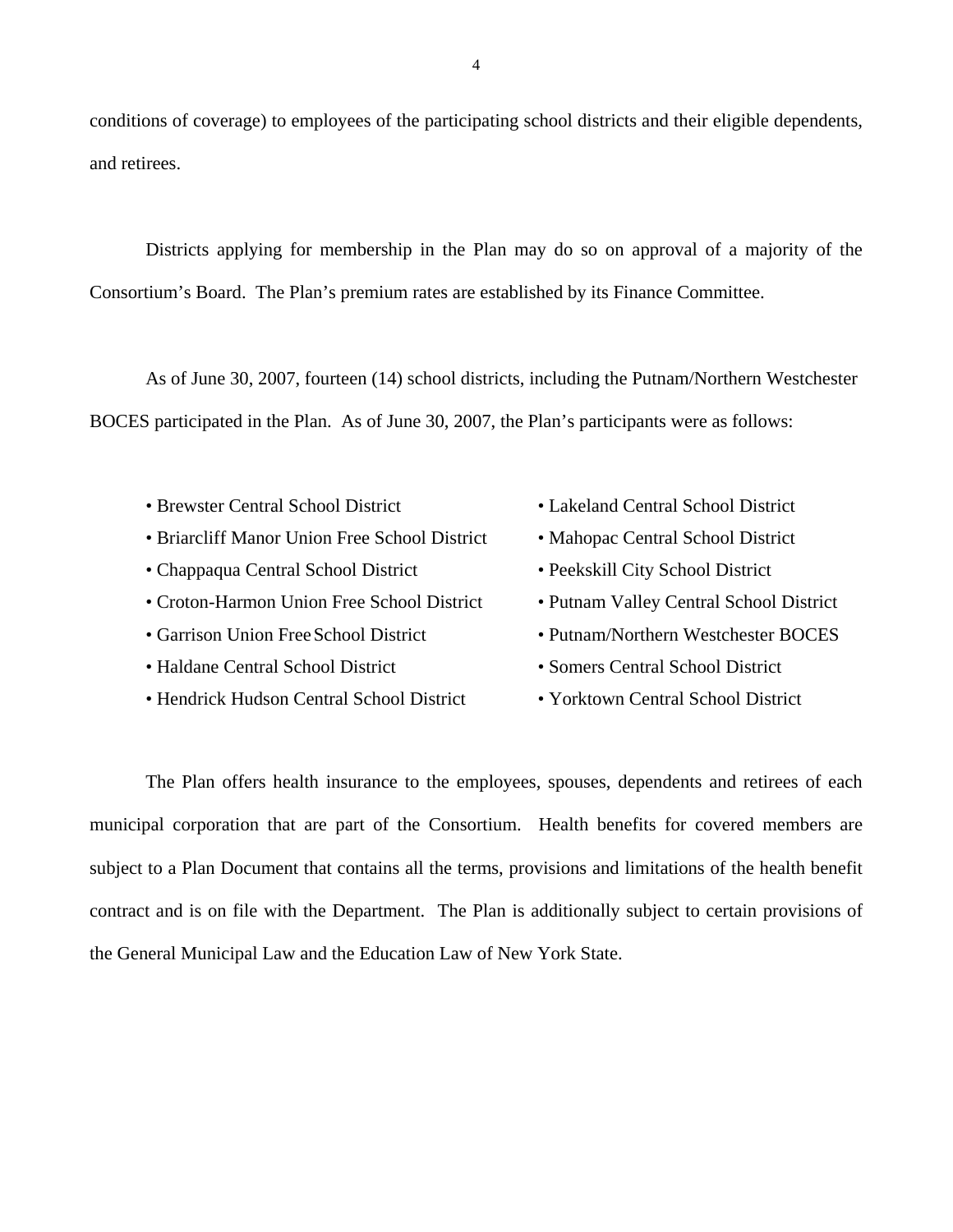#### <span id="page-6-0"></span>A. Management and Controls

Pursuant to its municipal cooperation agreement, the management of the Plan is to be vested in a board of trustees. The municipal cooperation agreement of the Plan specifies that the board of trustees shall consist of five individuals selected by the majority of Plan members and shall serve until and unless removed from office by the majority of Plan members. The board of trustees meets at least two times during each fiscal year, as required by Article IV of the Plan's municipal cooperative agreement.

As of June 30, 2007 the five members of the board of trustees were as follows:

| Name and Residence |
|--------------------|
|--------------------|

Gloria Colucci Superintendent,

Marc Space Superintendent,

#### **Principal Business Affiliation**

David Chapman **Assistant** Superintendent for Business, New Windsor, New York Mahopac School District

Hopewell Junction, New York Garrison Union Free School District

Dr. Thomas P. Higgins, Jr. (2004) Assistant Superintendent for Administration, Brookfield, Connecticut Putnam-Northern Westchester BOCES

Raymond Morningstar **Assistant Superintendent for Business**, Mohegan Lake, New York Lakeland Central School District

Lake Peekskill, New York Putnam Valley Central School District

Additionally, pursuant to the municipal cooperation agreement, the Plan has established a joint governance board comprised of twelve members, including the five Plan trustees. The joint governance board operates in accordance with the terms of a Joint Governance Agreement, effective July 1, 1992. Such Agreement provides for the joint governance board to act on matters affecting the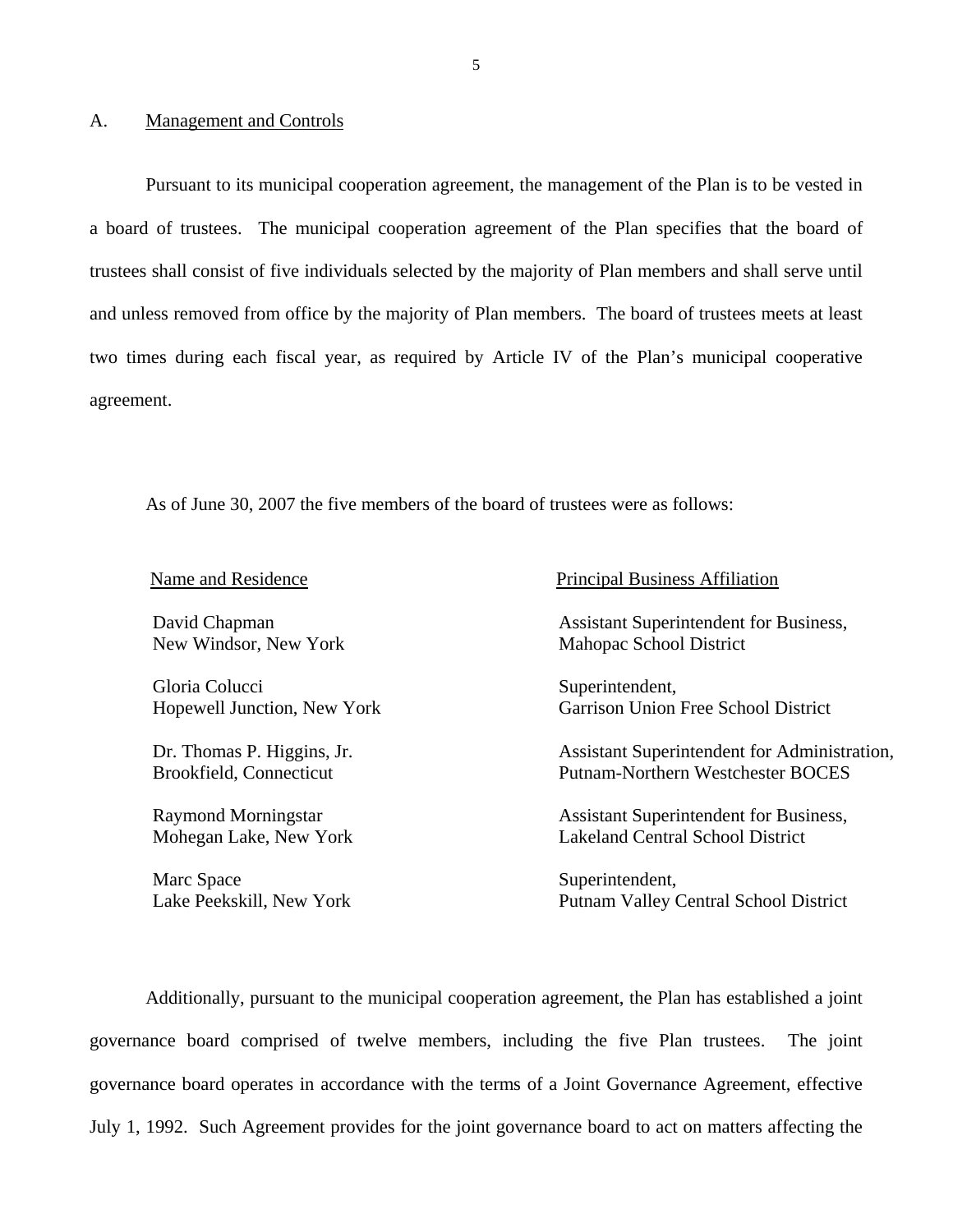administration of the Plan. The agreement requires the board to meet at least two times during each calendar year. The members of the governing board of the Plan as of June 30, 2007 were as follows:

| <b>Name</b>                | <b>Principal Business Affiliation</b>                                               |
|----------------------------|-------------------------------------------------------------------------------------|
| Linda Ammann               | Teacher,<br>Mahopac Central School District                                         |
| David Chapman              | Assistant. Superintendent of<br>Business,<br>Mahopac Central School District        |
| John Chow                  | Business Administrator,<br>Chappaqua Central School District                        |
| Gloria Colucci             | Superintendent,<br>Garrison Union Free School<br>District                           |
| Dr. Thomas P. Higgins, Jr. | Assistant, Superintendent of<br>Administration,<br>Putnam N. Westchester BOCES      |
| Jane Hitney                | School Nurse,<br>Hendrick Hudson School District                                    |
| <b>Raymond Morningstar</b> | Assistant Superintendent of<br>Business,<br><b>Lakeland Central School District</b> |
| John Roden                 | Retired,<br><b>Yorktown Central School District</b>                                 |
| Marc Space                 | Superintendent,<br><b>Putnam Valley Central School</b><br>District                  |
| <b>Anne Tinsley</b>        | Employee,<br>Chappaqua Central School District                                      |
| Mary Uhle                  | Retired,<br><b>Brewster Central School District</b>                                 |
|                            |                                                                                     |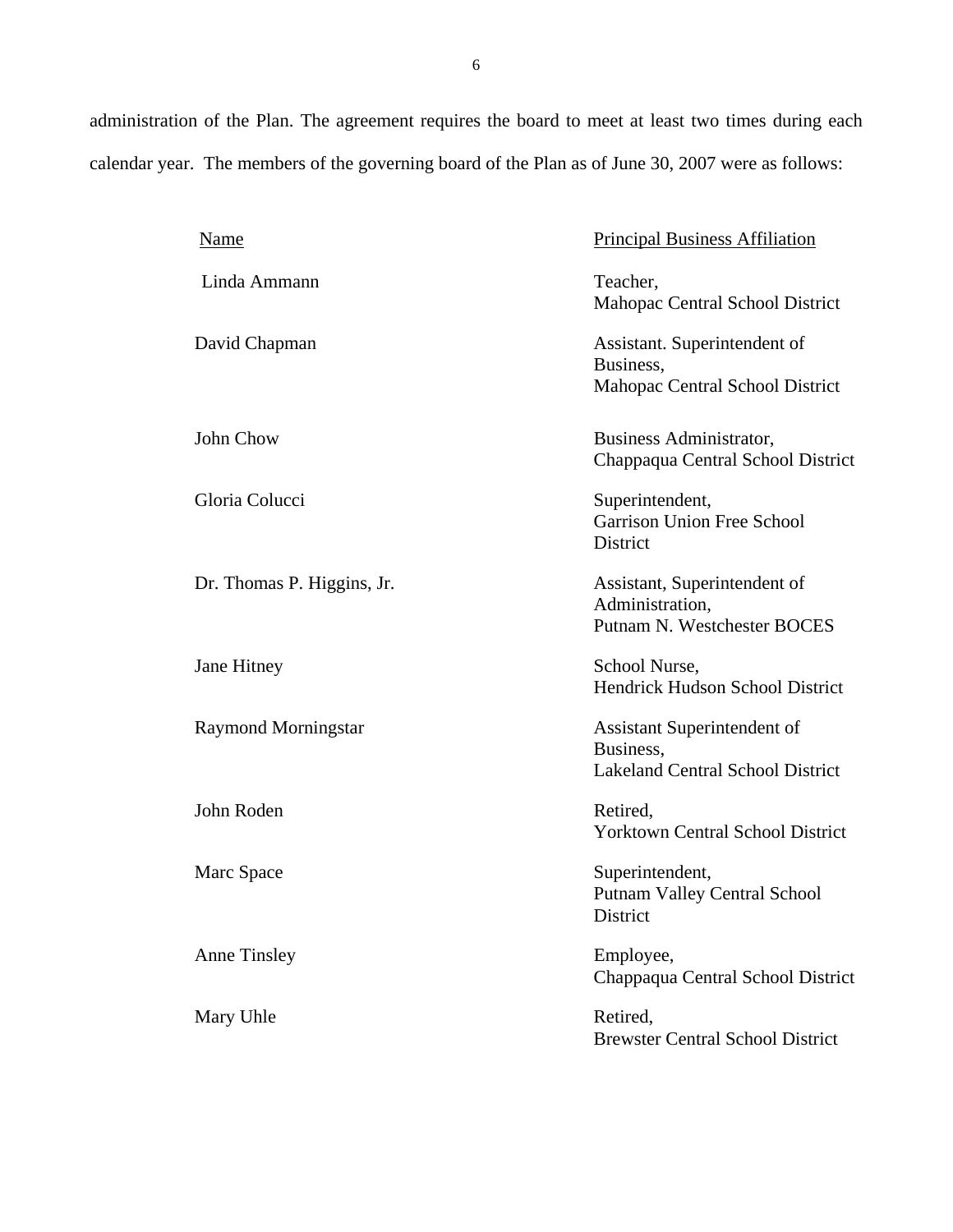The minutes of all meetings of the Board of Trustees, the Joint Governance Board and committees thereof held during the examination period were reviewed. All meetings were well attended, with all members attending at least 50% of the meetings they were eligible to attend.

The officers of the Consortium as of June 30, 2007 were as follows:

| Dr. Thomas P. Higgins, Jr. | President                      |
|----------------------------|--------------------------------|
| Gloria Colucci             | Secretary                      |
| Todd Currie                | <b>Chief Financial Officer</b> |
| Michael Skerritt           | Treasurer                      |

did not contain a required provision mandated by Section  $4705(a)(2)$  of the New York Insurance Law. A review of the Consortium's municipal cooperation agreement revealed that such agreement

Section  $4705(a)(2)$  of the New York Insurance Law states in part that the municipal cooperation agreement shall include the following:

> " ... all participating municipal corporations agree to share the costs of and assume the liabilities for medical, surgical and hospital benefits provided under the municipal cooperative health benefit plan to the covered employees (including retirees) and their dependents of all participating municipal corporations…"

It is recommended that the Plan amend its municipal cooperation agreement to include the complete statement regarding the sharing of costs and the assumption of liabilities for medical, surgical and hospital benefits provided under the municipal cooperative health benefit plan as required by Section 4705(a)(2) of the New York Insurance Law.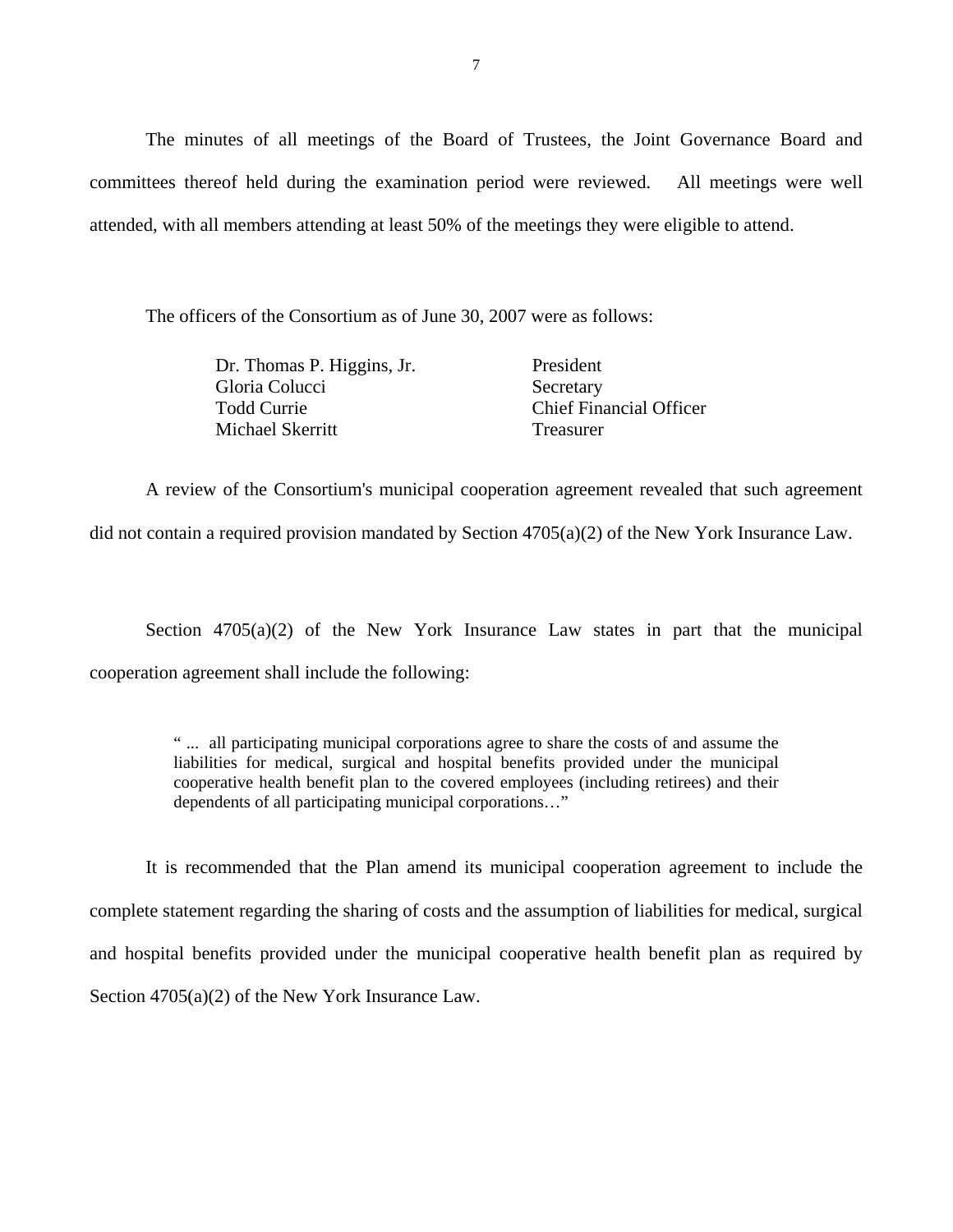<span id="page-9-0"></span>The Consortium entered into contractual arrangements with the following consultants

for services:

- Aetna Life Insurance Company (ALIC) effective January 1, 2001. Aetna Life Insurance Company provides claims administration, patient management and network access services to Consortium members.
- The Segal Company effective January 2002 and terminated June 30, 2007. The Segal Company provided general consulting services including claims auditing. Effective July 1, 2007, Deloitte & Touche LLP replaced The Segal Company with regard to general consulting services.
- Healthcare Data Management ("HDM") effective July 1, 2007. HDM replaced The Segal Company and will provide claims auditing services to the Plan beginning in 2008.
- PFM Asset Management LLC. ("PFM") effective December 12, 2005. PFM is the investment advisor of the Plan. PFM provides investment research and supervision of the Consortium's managed funds.
- MBIA, Inc. effective January 1, 2005. Provides fund management services to the Plan using a cooperative asset pool.

Other third parties utilized by the Plan include Towers Perrin for actuarial services, Aquarius Capital for actuarial services, Sayles Evans for legal counsel, and Raymond F. Wager, CPA for financial auditing and annual statement certification.

#### B. Territory and Plan of Operation

As of June 30, 2007, the Plan maintained a certificate of authority to operate the business of a municipal cooperative health benefit plan, as authorized by Section 4704 of the New York Insurance Law, in the counties of Putnam and Westchester in New York State.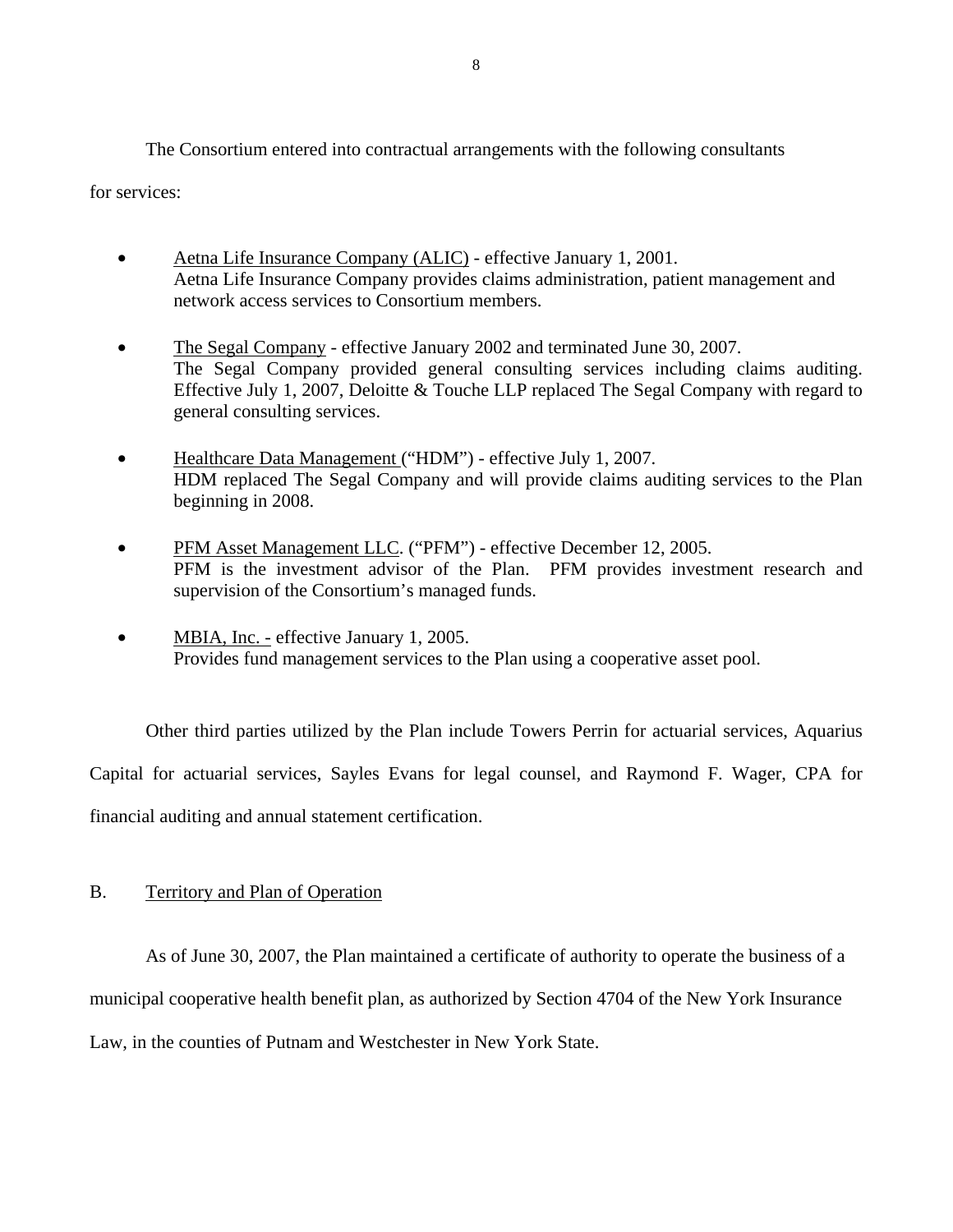As of June 30, 2007, the Plan provided coverage to 8,018 members. Membership was fairly stable during the examination period. Plan members were enrolled at the local school district level.

The total direct premiums written and the membership census during the examination period were as follows:

| Plan Year | Direct Premiums Written | Membership |
|-----------|-------------------------|------------|
| 2007      | 75,139,769              | 8,018      |
| 2006      | 66,536,905              | 7,936      |
| 2005      | 64,082,799              | 7,801      |
| 2004      | 58,446,480              | 7,741      |
| 2003      | 47,944,508              | 7.640      |

#### C. Stop-Loss Insurance

The Plan is required to maintain both specific and aggregate stop-loss insurance in order to limit its exposure to medical and prescription drug expense losses. At June 30, 2007, and in accordance with Section 4707(a) of the New York Insurance Law, the Plan had the following stop-loss coverage in place with Aetna Life Insurance Company, an authorized insurer:

#### Specific excess stop-loss coverage

| Excess of loss coverage:            | 100% of \$2,000,000, excess of \$1 million loss level,<br>individual lifetime stop-loss level \$2,000,000. |
|-------------------------------------|------------------------------------------------------------------------------------------------------------|
| Aggregate excess stop-loss coverage |                                                                                                            |
| Excess of loss coverage:            | 125% of expected benefits up to a \$5 million maximum<br>annual stop-loss payment.                         |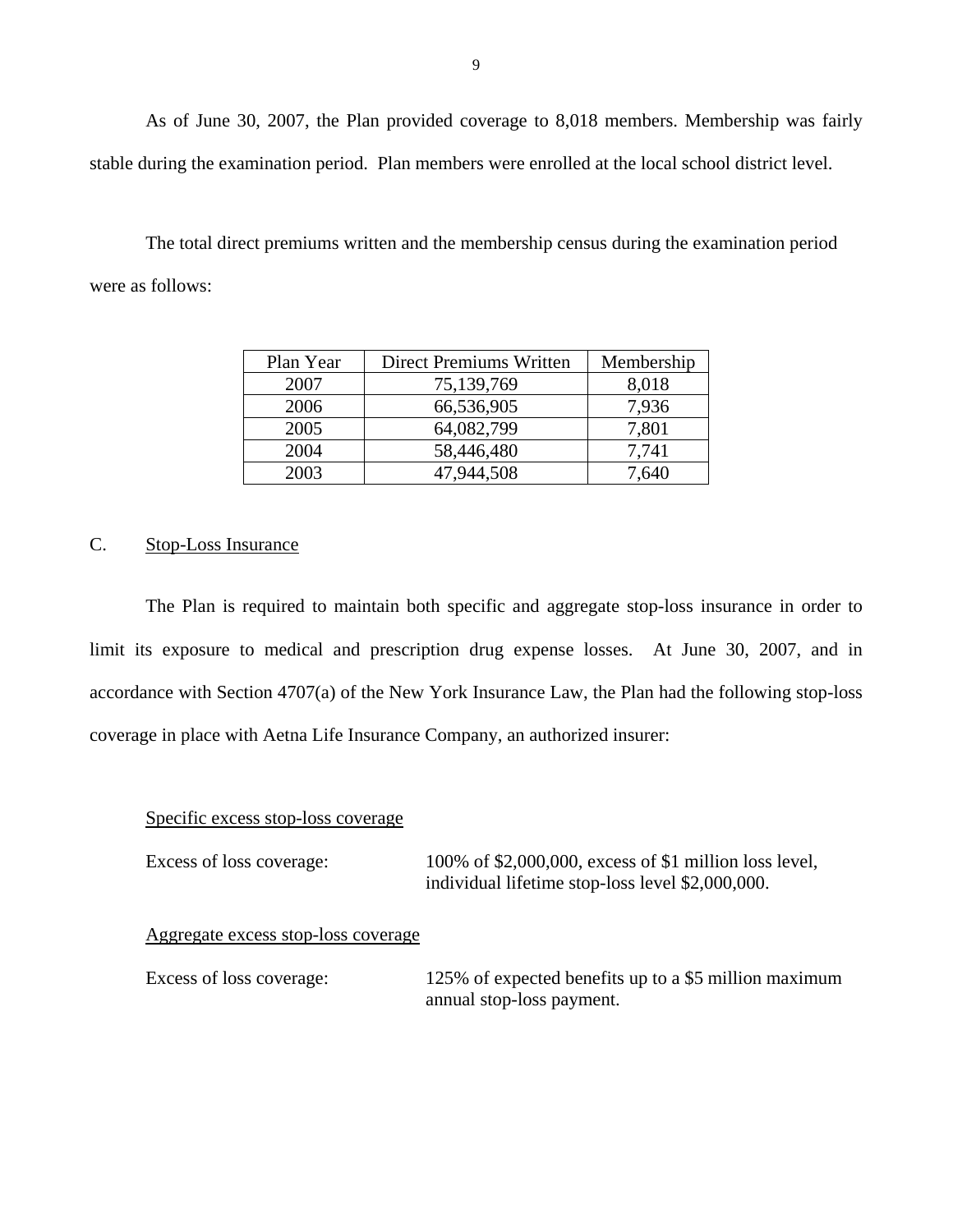#### <span id="page-11-0"></span>D. Accounts and Records

The Consortium holds an account in a Cooperative Liquid Asset Securities System (NY-CLASS), where The Bank of New York is the custodian, and from which premiums and claims are processed. Aetna Life Insurance Company (ALIC), the Plan's third party administrator (TPA) relative to claims processing, periodically notifies the Plan's Treasurer of a funding request to cover paid benefits. In response to the funding request, a distribution by wire of Plan assets is effected through a transfer from the Consortium's NY-CLASS account to the administrator of funds (MBIA - MISC).

The Plan's Treasurer has the authority to process transactions from the Plan's NY-CLASS account including transfers and payments. It was noted that the authority of the Treasurer to act on behalf of the Plan was not subject to proper controls such as a second signatory requirement when executing transfers and payments.

It is recommended that the Plan put in place additional controls such as a second signatory requirement in regard to the activities of the Plan's Treasurer.

During the course of the examination, the Plan agreed to implement a modification of its internal control procedure within its Treasury operations. The internal control modification would prevent changes to the Plan's wire templates, and require a second signature in order to modify existing templates.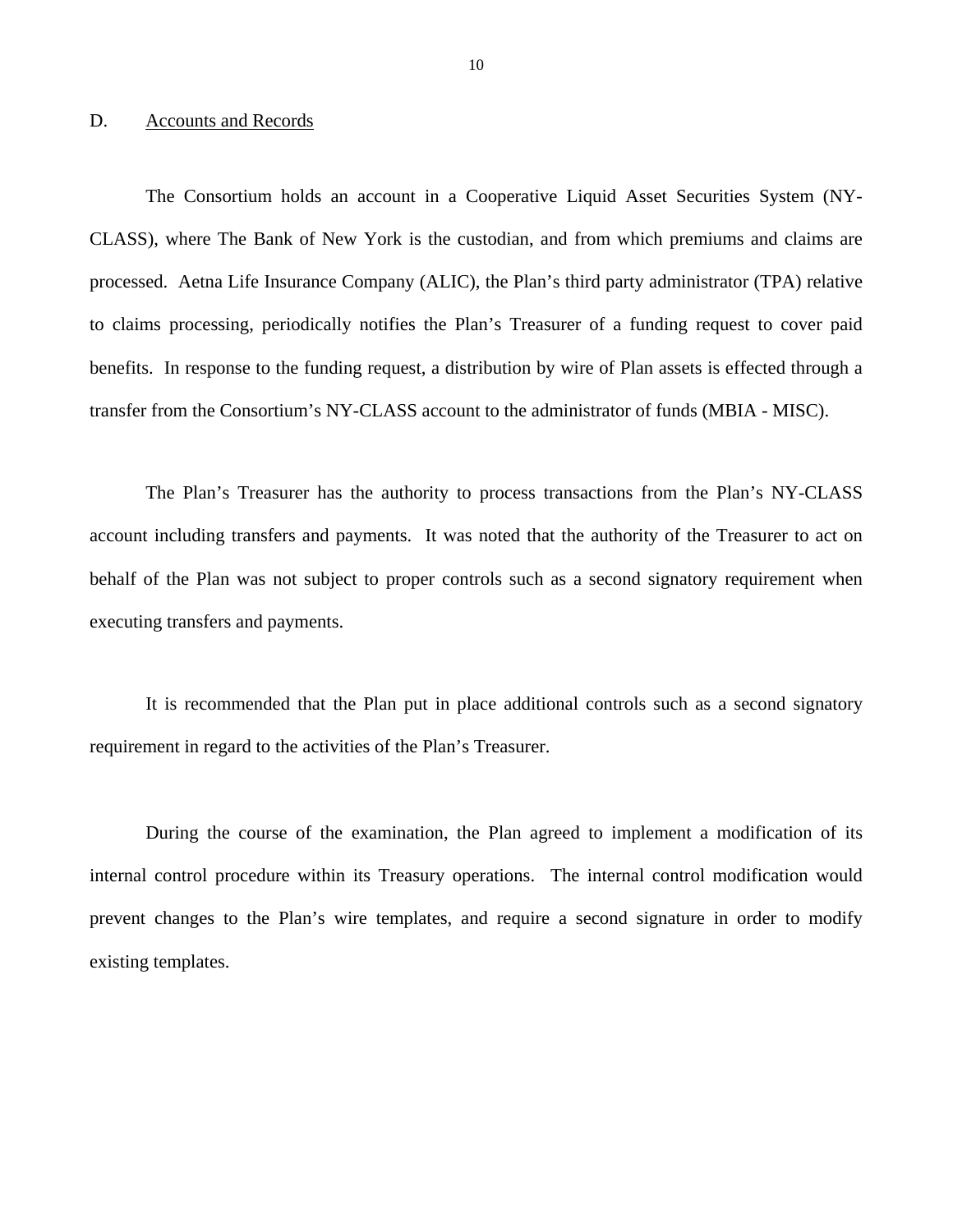#### <span id="page-12-0"></span>E. Custodial Agreements

At the examination date, it was noted that the Consortium had contracted with two custodians, US Bank Wachovia (for the holding of the Consortium's investments) and JP Morgan Chase (for the holding of certain cash equivalents).

Section  $4710(a)(1)$  of the New York Insurance Law states:

"(a) The governing board of the municipal cooperative health plan shall:

(1) file for approval with the superintendent a description of material changes in any information provided in the application for certificate of authority in the form and manner prescribed by the Superintendent;"

It is recommended that the Plan comply with Section  $4710(a)(1)$  of the New York Insurance

Law by submitting its custodial agreements to the New York Insurance Department for approval.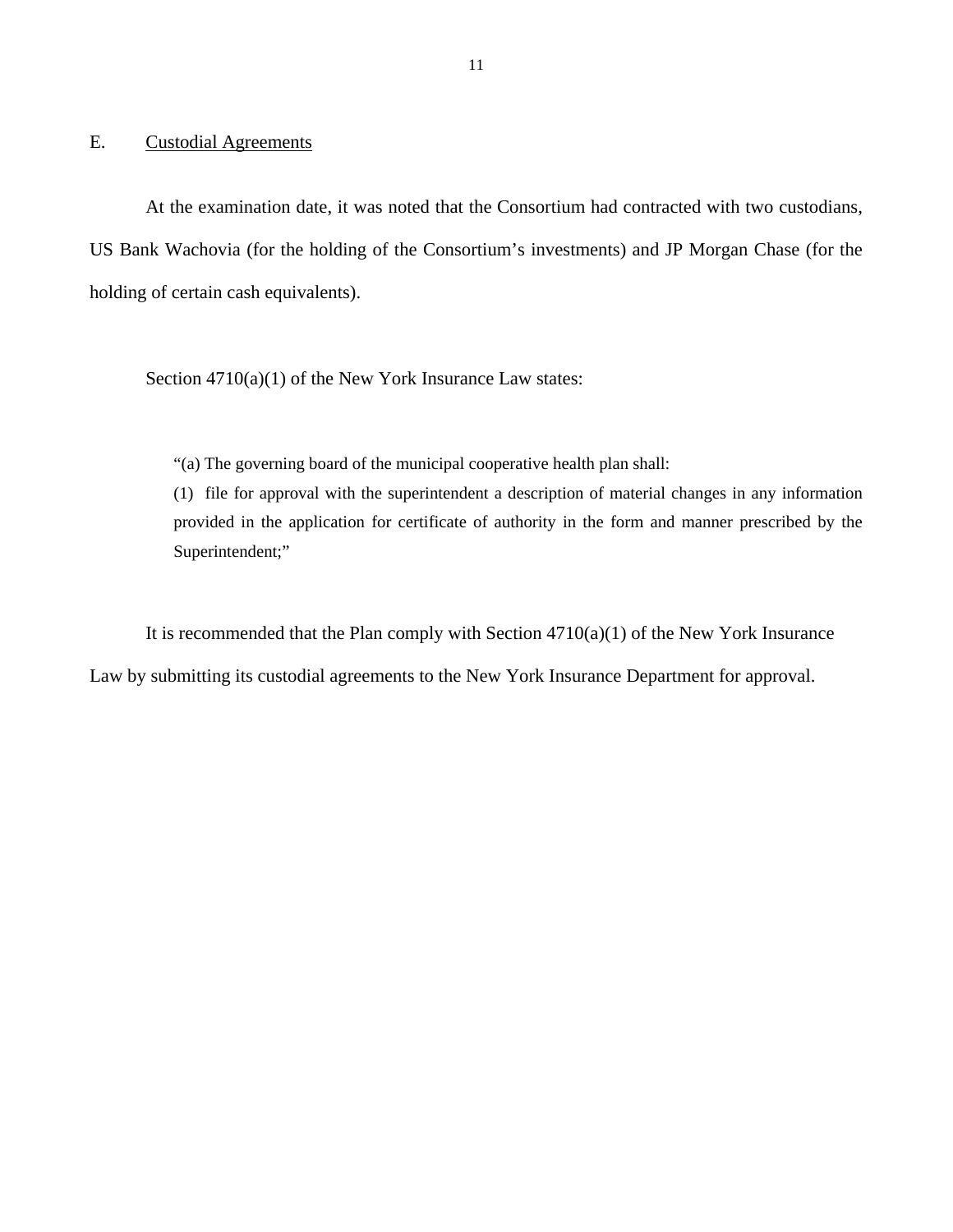## **4. FINANCIAL STATEMENTS**

## A. Balance Sheet

The following shows the assets, liabilities and net worth as determined by this examination as of June 30, 2007. This statement is the same as the balance sheet filed by the Plan.

### Assets

| Cash and cash equivalents<br>Short-term investments<br>Premiums receivable<br>Investment income receivables<br>Aggregate write-ins for current assets                                     | \$15,133,558<br>10,008,905<br>1,330,044<br>237,644<br>834,793                     |
|-------------------------------------------------------------------------------------------------------------------------------------------------------------------------------------------|-----------------------------------------------------------------------------------|
| <b>Total assets</b>                                                                                                                                                                       | \$27,544,944                                                                      |
| Liabilities                                                                                                                                                                               |                                                                                   |
| Accounts payable<br>Claims payable<br><b>Additional IBNR</b><br>Claims stabilization reserve<br>Reserve for other obligations<br>Reserve in lieu of stop loss<br>Unearned premium reserve | 496,435<br>9,007,839<br>3,343,386<br>6,812,341<br>1,000,000<br>1,000,000<br>3,297 |
| <b>Total liabilities</b>                                                                                                                                                                  | \$21,663,298                                                                      |
| Net Worth                                                                                                                                                                                 |                                                                                   |
| Contingency reserves<br>Retained earnings/fund balance                                                                                                                                    | \$<br>3,556,989<br>2,324,657                                                      |
| Total net worth                                                                                                                                                                           | \$<br>5,881,646                                                                   |
| Total liabilities and net worth                                                                                                                                                           | \$27,544,944                                                                      |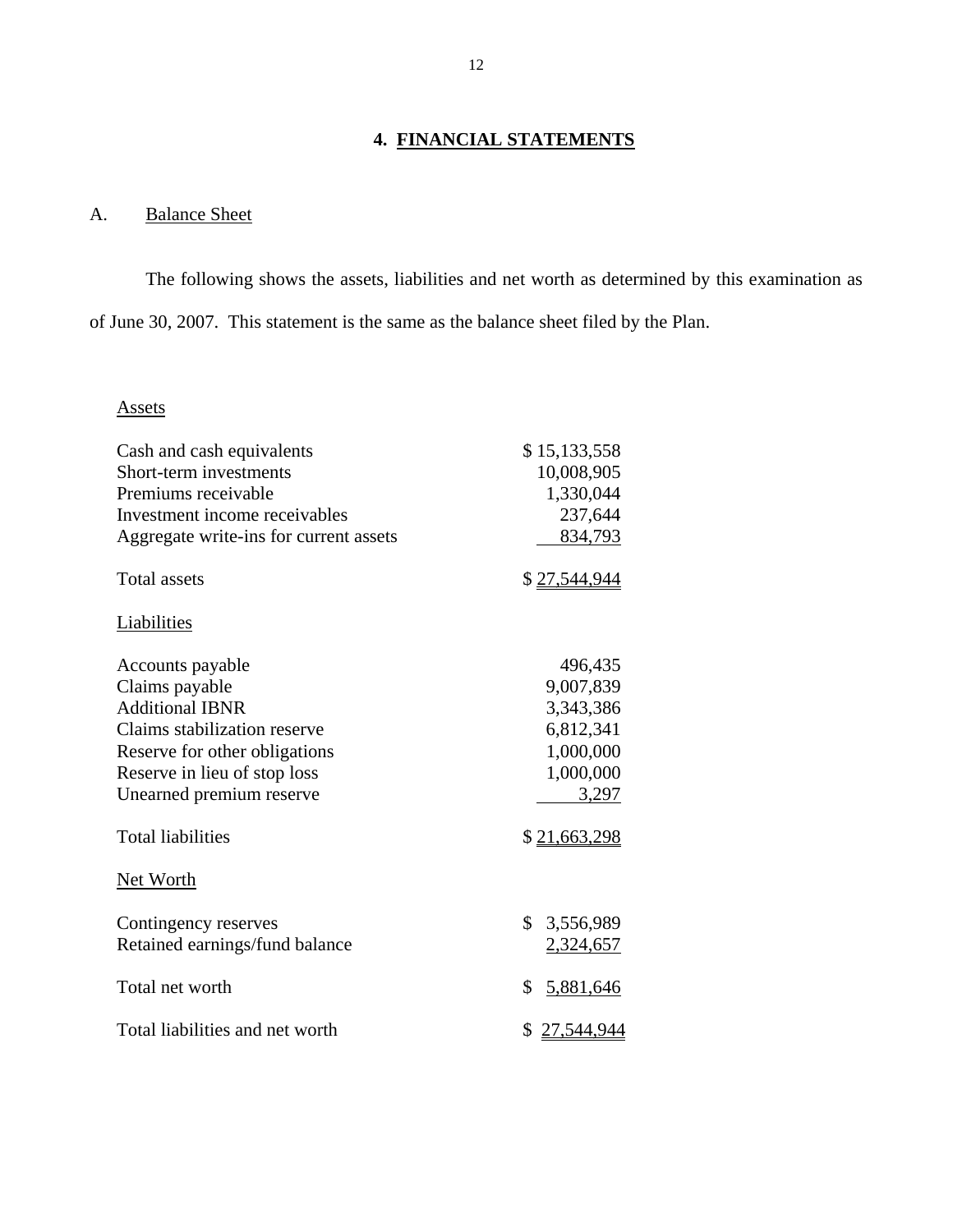#### B. Statement of Revenue, Expenses and Net Worth

Net worth increased \$3,652,576 during the five-year examination period, July 1, 2002 through

June 30, 2007, detailed as follows:

| Revenue                                                                                                           |                                                       |               |
|-------------------------------------------------------------------------------------------------------------------|-------------------------------------------------------|---------------|
| Premiums and related revenue<br>Investment income<br>Aggregate write-ins for other revenues                       | \$308,150,461<br>2,827,506<br>6,489,465               |               |
| Total revenue                                                                                                     |                                                       | \$317,467,432 |
| <b>Expenses</b>                                                                                                   |                                                       |               |
| Hospital/medical benefits<br>Prescription drugs<br>Aggregate write-ins for other expenses<br>Reinsurance expenses | \$209,233,977<br>78,006,327<br>2,047,351<br>1,142,163 |               |
| Total medical and hospital expenses                                                                               | \$290,429,818                                         |               |
| Administrative expenses                                                                                           |                                                       |               |
| Third party administration                                                                                        | 16,941,204                                            |               |
| Total expenses                                                                                                    |                                                       | \$307,371,022 |
| Net income                                                                                                        |                                                       | \$10,096,410  |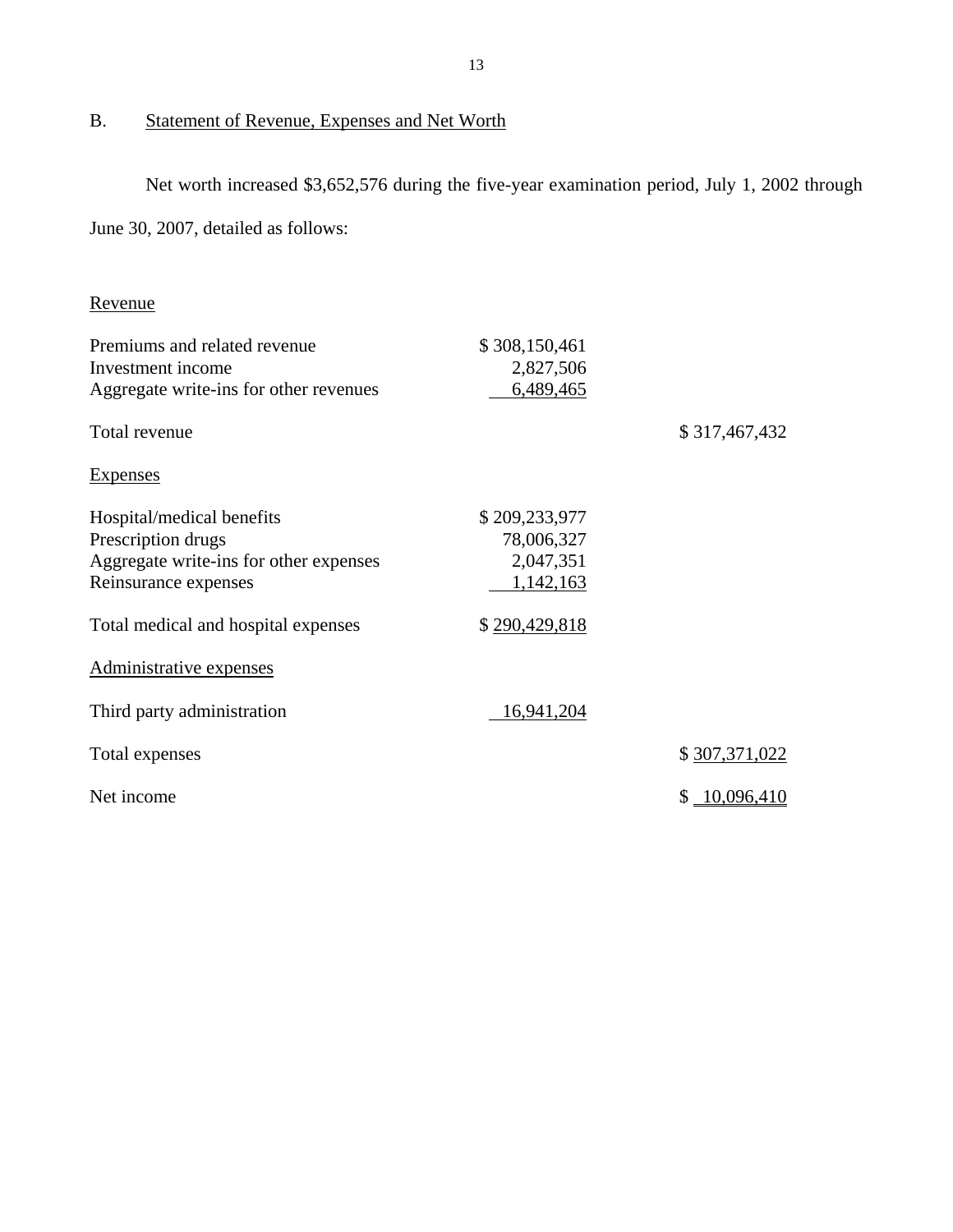#### Change in Net Worth

Net worth as of June 30, 2002,

\$ 2,229,070

per report on examination

|                                | Gains in<br>Net Worth | osses in<br>Net Worth |             |
|--------------------------------|-----------------------|-----------------------|-------------|
| Net income                     | \$10,096,410          |                       |             |
| Change in IBNR                 |                       | \$1,517,195           |             |
| Change in claim stabilization  |                       |                       |             |
| reserve                        |                       | 6,412,341             |             |
| Change in contingency          |                       |                       |             |
| reserves                       | 1,214,982             |                       |             |
| Change in termination reserve  |                       | 1,214,982             |             |
| Other charges to net worth     |                       | 600,000               |             |
| Stop loss reserve              |                       | 1,000,000             |             |
| $A/R$ adjustment               |                       | 51,312                |             |
| Net increase in net worth      |                       |                       | 3,652,576   |
| Net worth as of June 30, 2007, |                       |                       |             |
| per report on examination      |                       |                       | \$5,881,646 |

#### **5. UNEARNED PREMIUM RESERVE**

The examination liability of \$3,297 is the same as the amount reported by the Plan as of June 30, 2007. However, in a communication to this Department, the Plan indicated that in any instances in which it did not set up an adequate unearned premium reserve, that it maintained enough additional unassigned net worth (surplus) to cover any short-fall. Section 4706(a)(2) of the New York Insurance Law states in part:

> " ... the governing board of a municipal cooperative health benefit plan shall establish a reserve fund … including:

(2) a reserve for unearned premium equivalents;"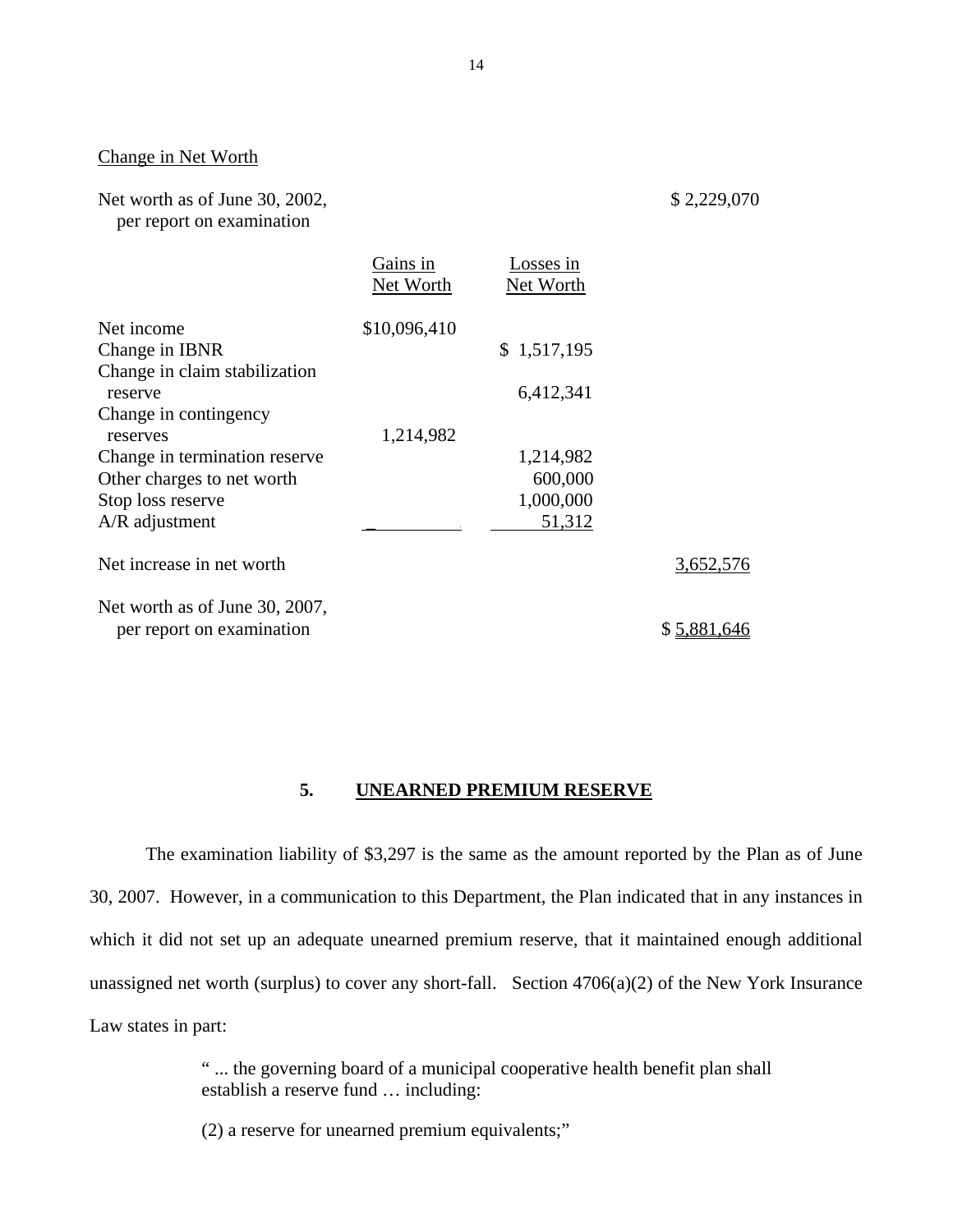<span id="page-16-0"></span>It is recommended that the Plan establish and maintain a reserve for unearned premiums in accordance with the requirements of Section 4706(a)(2) of the New York Insurance Law.

#### **6. CLAIMS PAYABLE**

The examination liability of \$12,351,225 is the same as the amount reported by the Plan in its filed annual statement as of June 30, 2007.

The examination analysis was conducted in accordance with generally accepted actuarial principles and practices and was based on statistical information contained in the Plan's internal records and in its filed annual statements as verified during this examination.

The Plan was granted approval by this Department, on April 11, 2007, to reduce its reserves for claims payable and related expenses, required by Section 4706(a)(1) of the New York Insurance Law, from the statutorily mandated 25% to 17% of the Plan's current year's expected incurred claims.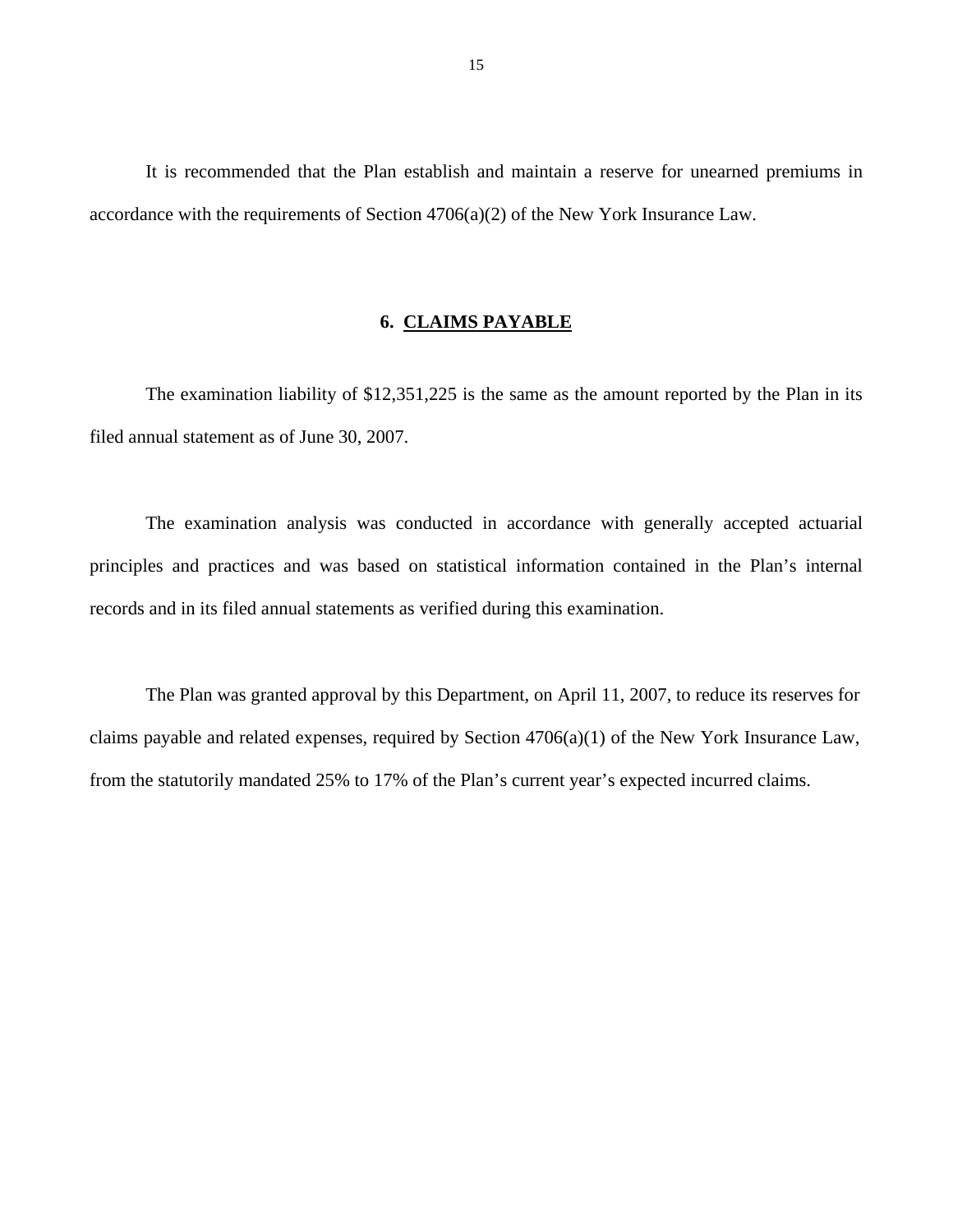### **7. MARKET CONDUCT**

<span id="page-17-0"></span>In the course of this examination a review was made of the manner in which the Plan conducts its business and fulfills its contractual obligations to subscribers and claimants. The review was general in nature and is not to be construed to encompass the more precise scope of a market conduct examination. Certain recommendations to Plan management included herein under the Market Conduct subsection resulted from ALIC's failure to adhere to claim processing rules in full compliance with applicable statutes. Therefore, these recommendations included herein also apply to Aetna Life Insurance Company (ALIC), in its role as a third party administrator with regard to the performance its contractual duties on behalf of the Plan.

This general review was directed at practices of the Plan in the following major areas:

- A. Claims processing
- B. Explanation of benefits statements
- C. Complaints, appeals and grievances
- D. Rating

#### A. Claims Processing

A review of the Plan's claims practices and procedures was performed. This review was performed by using a sampling methodology in order to evaluate the Plan's overall claims processing accuracy and level of regulatory compliance. ALIC is the Plan's third party administrator (TPA) for claims processing. Subject to a written agreement with the Plan, ALIC is responsible for all claims processing results, including such claims settlement practices as utilization review, claims payment and check issuance, subscriber notices, grievances, appeals, and explanation of benefits statements.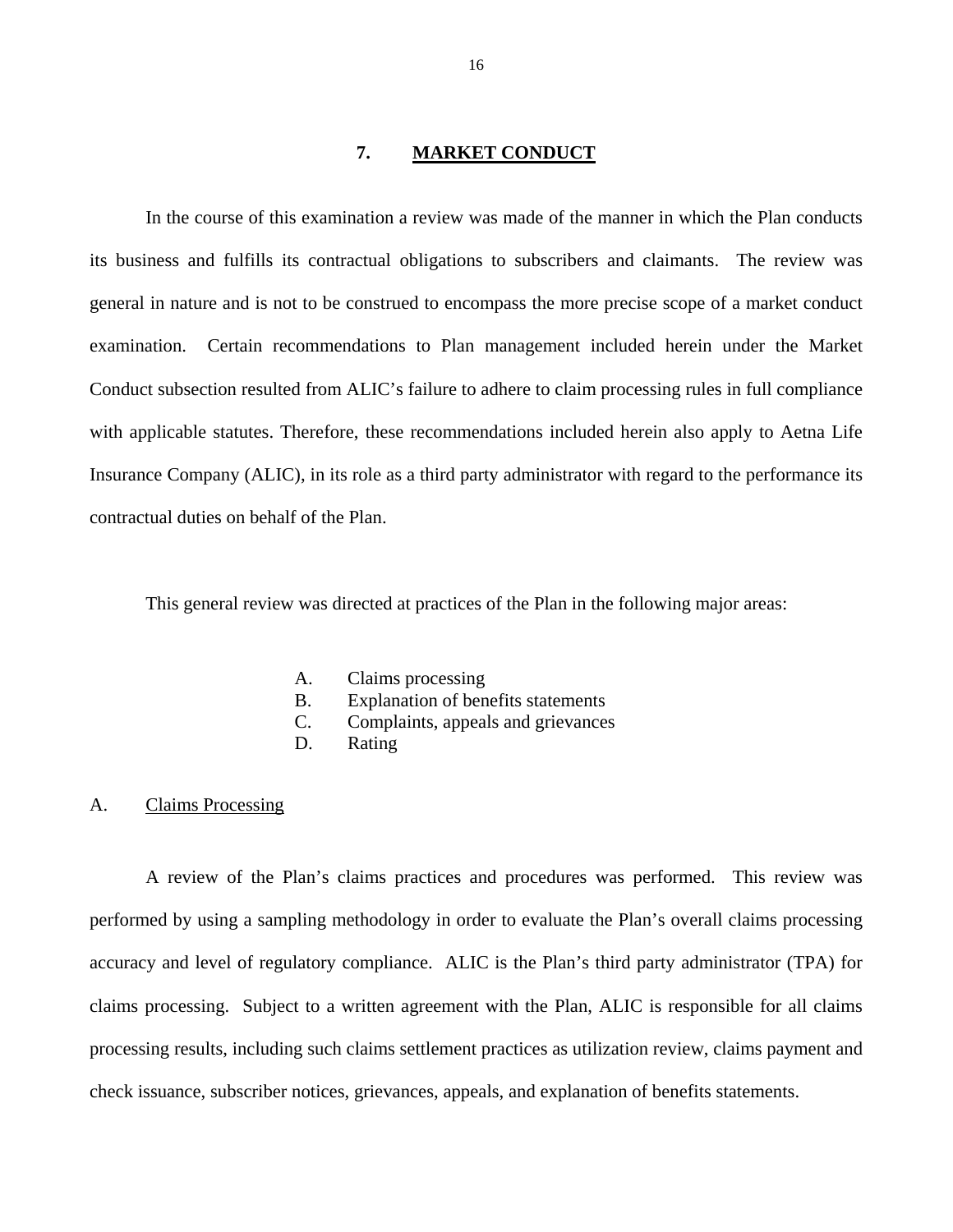<span id="page-18-0"></span>The Segal Company, the Plan's claims auditor for the period under examination, issued an audit report in 2006 relative to claims processing accuracy. It should be noted that effective June 30, 2007 the Plan no longer used The Segal Company. Beginning July 1, 2007 the new claims auditors was Healthcare Data Management.

According to The Segal Company's audit report, ALIC, "…met established performance guarantees for financial accuracy and turnaround time." The Plan's stated goal for "turnaround" is the payment of all medical claims within twelve calendar days. According to the report, ALIC (on behalf of the Plan) achieved 84% compliance with the twelve day claims payment goal.

A review of the Plan's claims practices and procedures relating to medical claims was completed by the examiner using a random sample drawn from the Plan's paid claims for the Plan year ending June 30, 2007. For the purposes of this review a limited claims sample was selected to analyze the claims for processing accuracy. The results of the examiner's review were similar to the results reflected in the Segal Company's audit report.

#### B. Explanation of Benefits Statements (EOBs)

An EOB contains important information that links the payer and the subscriber or provider of services with any available remedies to claims payment discrepancies, disputes and appeals. The EOB should clearly communicate how the claim was processed and also state the right to an appeals procedure available to the member and provider. The Plan's EOBs did not contain the above required language relative to its member's appeal rights.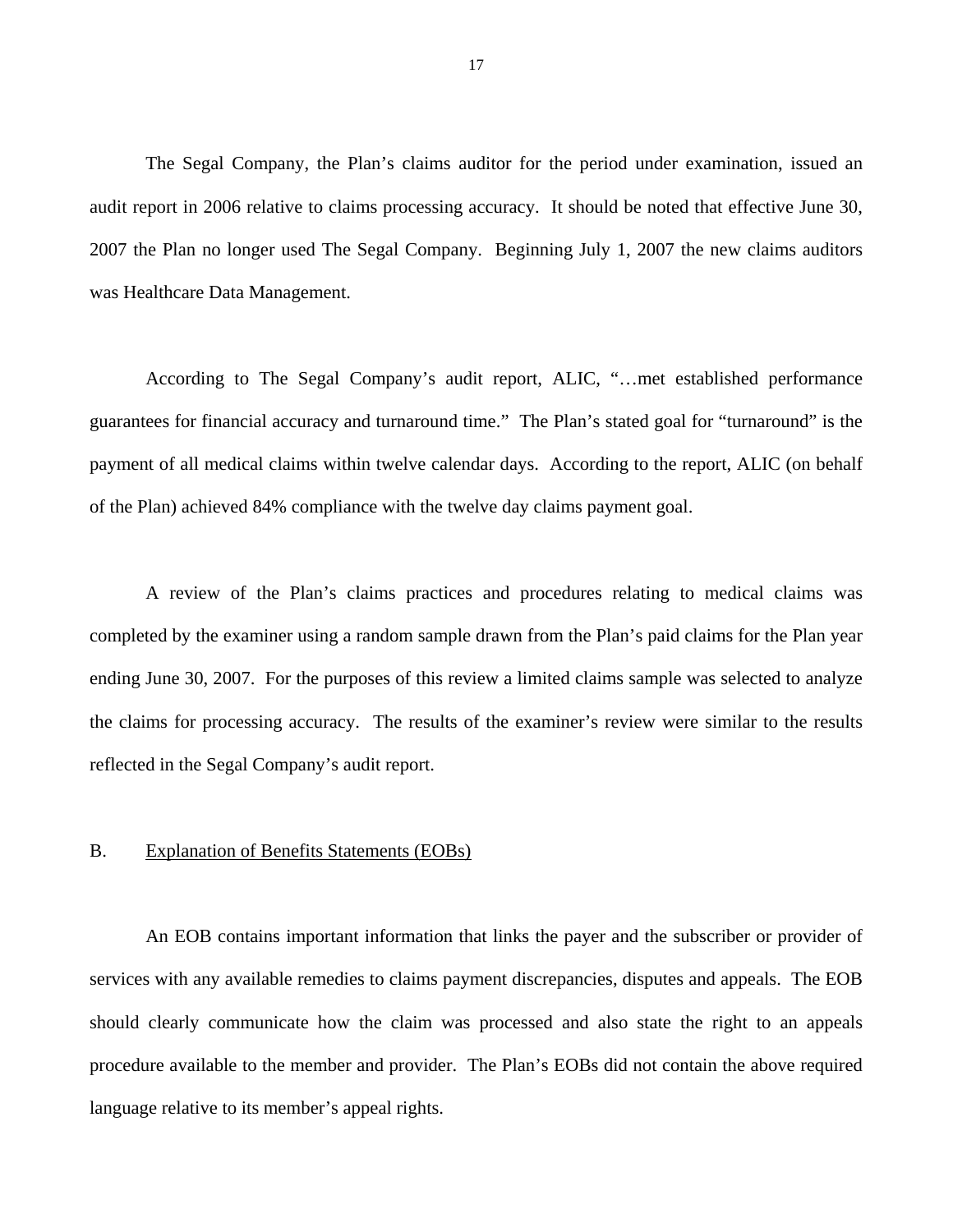Section 3234(b) of the New York Insurance Law sets forth the requirements relative to the content of explanation of benefit statements. Specifically, Section 3234(b)(7) of the New York Insurance Law states in part:

"(b) The explanation of benefits form must include at least the following…

(7)… a description of the time limit, place and manner in which an appeal of a denial of benefits must be brought under the policy or certificate and a notification that failure to comply with such requirements may lead to forfeiture of a consumer's right to challenge a denial or rejection, even when a request for clarification has been made."

The examiner reviewed the explanation of benefits statements ("EOBs") sent to subscribers and providers of the Plan through the Plan's TPA, ALIC. EOBs communicate the Plan's benefit determinations for a subscriber or covered member and transmit vital information relating to the subscriber's rights. The EOBs sent by ALIC did not state that failure to comply with the appeal procedure requirements may lead to forfeiture of the consumer's right to appeal.

Although ALIC, pursuant to its contractual arrangement with the Plan, is responsible for sending EOBs on behalf of the Plan to the Plan's members and providers, the management of Putnam/Northern Westchester Health Benefits Consortium retains the ultimate responsibility for compliance with applicable provisions of the New York Insurance Law and related regulations. Therefore, the Plan's management must be diligent in its oversight of its market conduct activities, including the dissemination of EOBs. In this regard, although ALIC is regulated by the State of Connecticut, it is incumbent upon ALIC to be aware of and comply with pertinent New York Insurance Laws and regulations when processing the Plan's claims and in providing appropriate documents, including EOBs, to the Plan's members and providers on the Plan's behalf.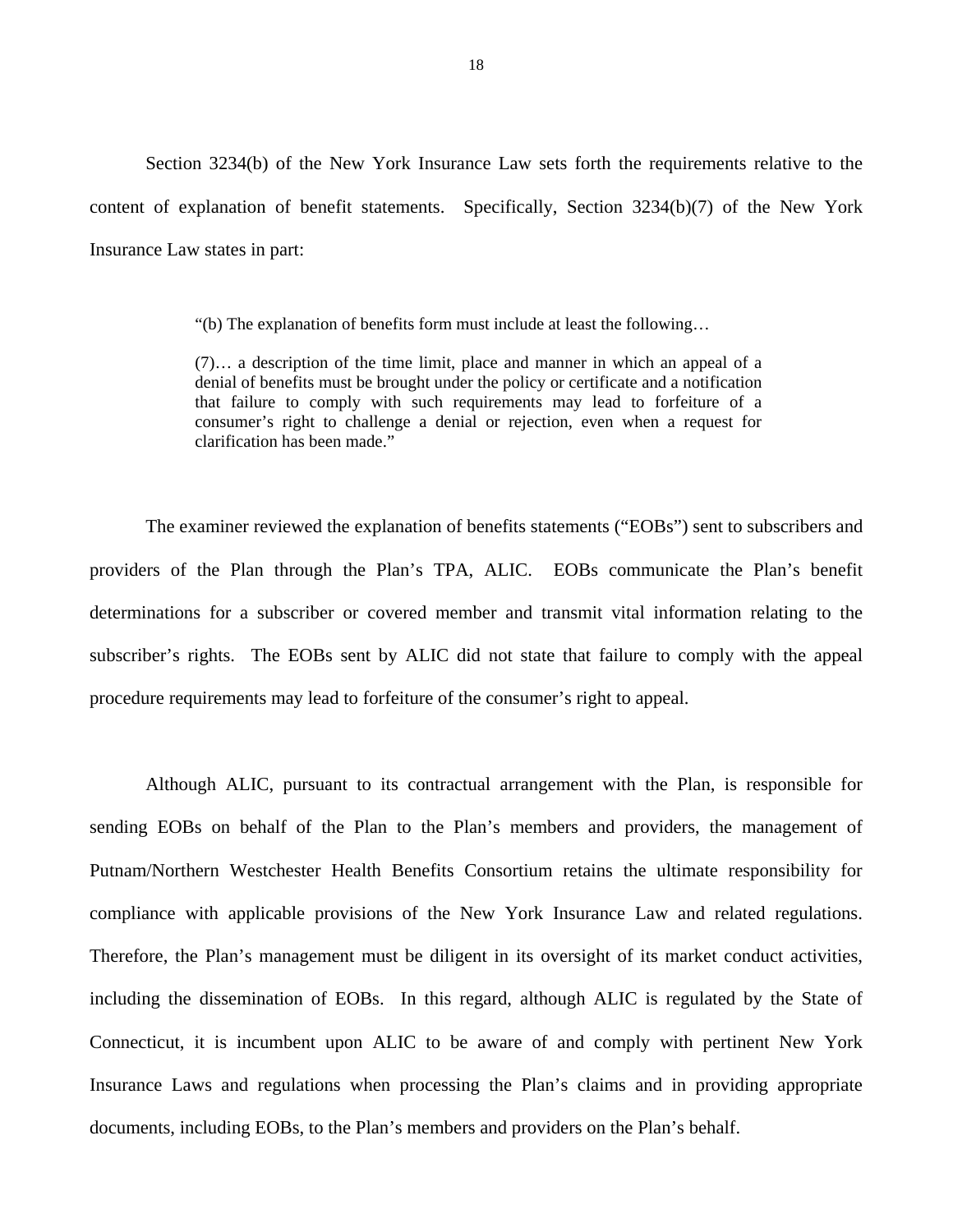It is recommended that the Plan comply with the requirements of Section 3234(b)(7) of the New York Insurance Law and ensure that the requirement that a member's failure to comply with appeals procedures can lead to that member's forfeiture of the right to challenge a denial of benefits is included on all of the explanation of benefits statements issued to its members and providers.

It is further recommended that Plan management fulfill its responsibility for compliance with New York Insurance statutes, rules, and regulations, and ensure that ALIC, as its TPA, acts in accordance with Section 3234(b)(7) of the New York Insurance Law and issues the required notification with its EOBs that a member's failure to comply with appeals procedures can lead to that member's forfeiture of the right to challenge a denial of benefits.

A similar recommendation was made in the prior two Reports on Examination of the Plan.

In regard to the foregoing, it is recommended that the Plan identify, and notify by letter, all members who had an appeal rejected because of timeliness, of their right to appeal a claim made during the period January 1, 2004 through June 30, 2007, where the member received an EOB without adequate appeal rights language. In addition, for members who had an appeal rejected because of timeliness during the period July 1, 2002 through December 31, 2003 (a time frame in which the Plan has indicated its TPA would not be able to identify members who had an appeal of a claim rejected because of timeliness), where the member received an EOB without adequate appeal rights language, it is recommended that the Plan advise members, by means of a notice within the next two printings of the Consortium Newsletter, of their right to appeal a past claim where the member received an EOB without adequate appeal rights language.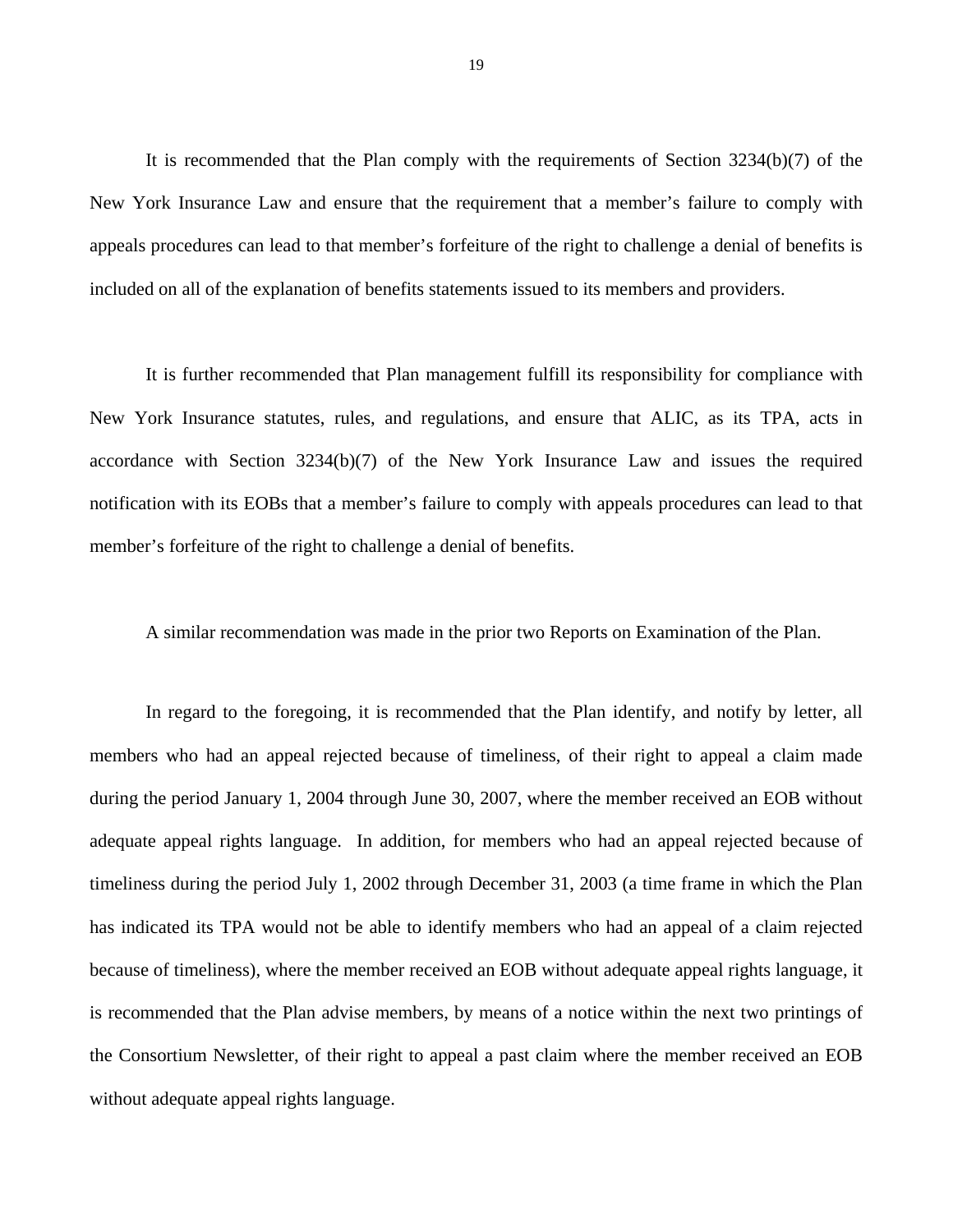#### <span id="page-21-0"></span>C. Complaints, Appeals and Grievances

#### **Complaints**

The Plan's Risk Manager, who manages the day-to-day operations of the Plan, takes member's complaints by phone, e-mail, and occasionally by US mail. It has been found that the complaints received directly from members "…are informal and sometimes go undocumented." The Department requires that every insurer maintain a central complaint log that contains both complaints filed directly with the Department and complaints logged directly with the Plan or its designee.

Department Circular Letter No. 11 (1978) states the following:

"As part of its complaint handling function, the company's consumer services department will maintain an ongoing central log to register and monitor all complaint activity."

Notwithstanding that the Plan's TPA (Aetna) records complaints received by it on behalf of the Plan, and provides an abridged listing of those complaints to the Plan Administrator, it was noted that the Plan failed to record and maintain a complete log of all complaints made directly to the Plan by its members. The tracking of all complaints to register and monitor all complaint activity will enable the Plan to recognize trends and address underlying issues in a more timely and efficient manner.

It was also noted that Plan Document did not contain specific information available to members such as the mailing address, phone number, website or e-mail address on where and how to file a complaint regarding benefits under the Plan.

It is recommended that the Plan maintain a complaint log in a manner consistent with Circular Letter No. 11 (1978).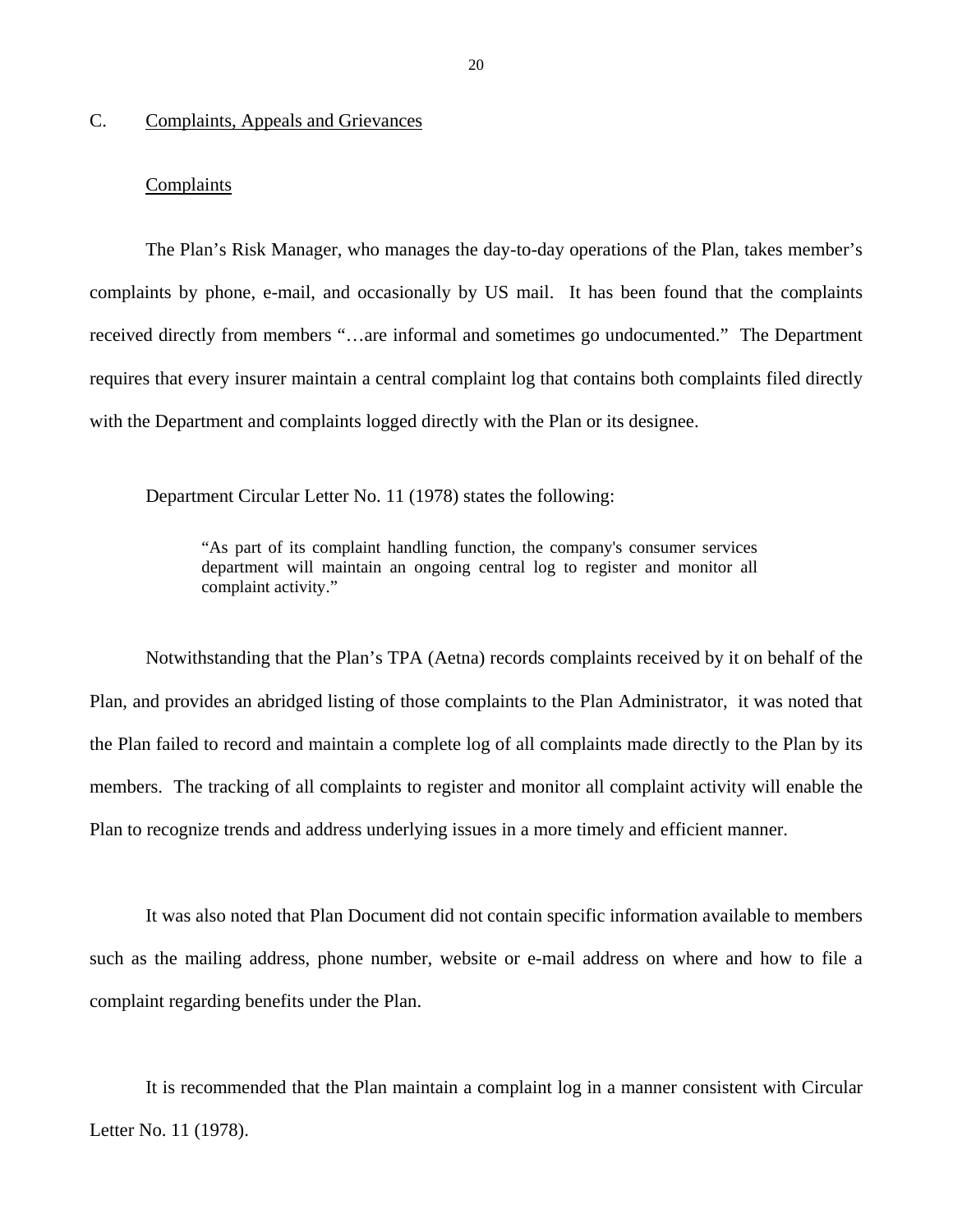It is further recommended that the Plan include all complaints received by it, or by its TPA on behalf of its members, in one document.

It is also recommended that the Consortium amend its Plan Document to contain specific information as to the procedure an affected person may follow in order to file a complaint with the New York Insurance Department and the Plan's Office of Risk Management, including the mailing address, phone numbers, website and e-mail address for such complaint filings.

#### Appeals and Grievances:

The Plan's TPA, ALIC, performs the grievance and appeals procedures for Plan members. Aetna provides a monthly report to the Consortium for complaints, grievances, and utilization reviews. that includes the case ID, dates and case disposition. The Plan's Office of the Risk Manager receives and files this information. It was noted that Aetna did not conduct a case-level audit of the grievance and appeals process which it conducts on behalf of the Plan.

Section  $4704(a)(8)$  of the NYIL provides that as a condition for the issuance for a certificate of authority, a municipal cooperative health benefit plan shall have:

> "…established a fair and equitable process for claims review, dispute resolution and appeal procedures…which are satisfactory to the superintendent:"

The Plan has a grievance and appeals process included in its filed Plan Document, which appears to be "fair and equitable", however, no objective analysis is done to determine if the Plan's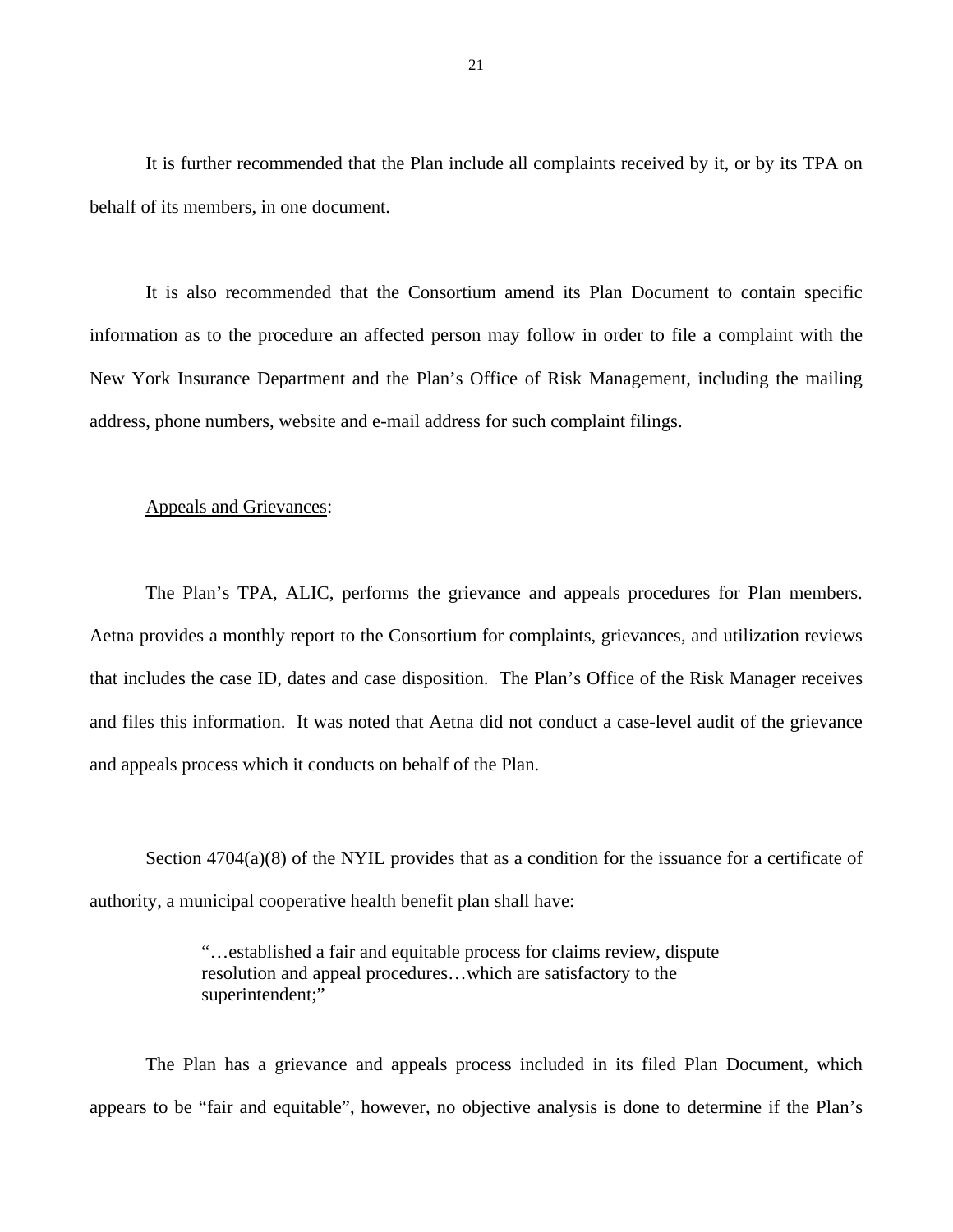<span id="page-23-0"></span>administrator complies with the grievance process outlined for members in the Plan Document. The potential exists that members are adversely affected by a grievance process that doesn't provide its members all of their appeal rights.

A review of ALIC's appeals process was contained in Segal's 2006 "Analysis and Evaluation of the Plan's Claims Processing and Payment Procedures". This analysis was not a comprehensive review that fully covered Aetna's grievance and appeals process.

It is therefore recommended that the Consortium perform, or retain a consultant to perform, a case-level audit of its grievance and appeals practices and all such practices performed on its behalf by any third parties.

#### D. Rating

Rates are developed by the Plan based on a review of the Plan's evaluation of past claims experience and projections of the Plan's future financial performance. Rates are established and are approved by the Plan's Joint Governing Board in advance of the Plan year and must be community rated.

Section  $4705(d)(5)(B)$  of the New York Insurance Law states in part the following:

"the governing board shall establish premium equivalent rates for participating municipal co-operatives on the basis of a community rating methodology filed with and approved by the superintendent…"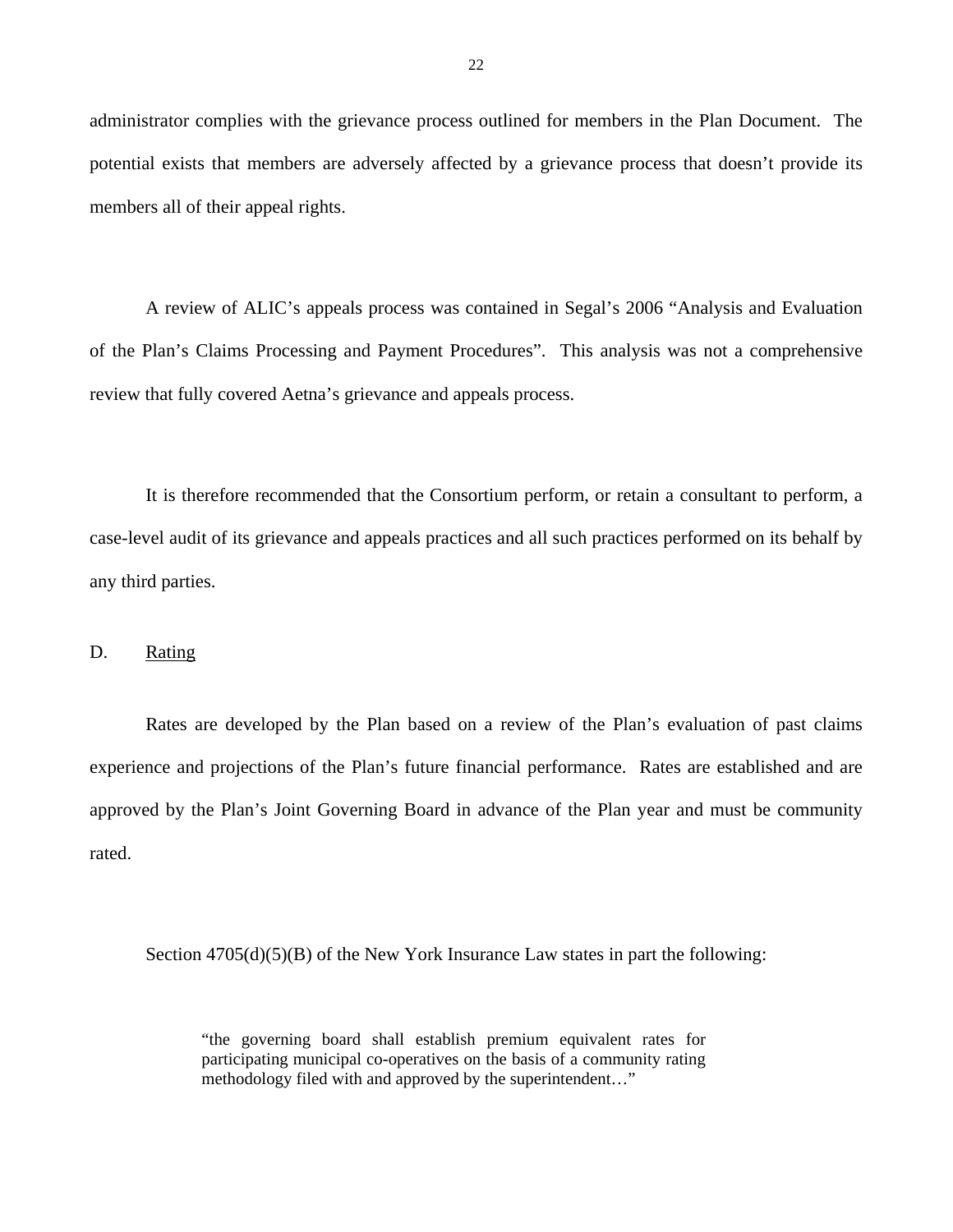Although the Plan did provide its community rating methodology to the examiner, the Plan failed to obtain the approval of the Superintendent of Insurance for such methodology.

It is recommended that the Plan submit its community rating methodology to the Superintendent of Insurance for his approval in accordance with the requirements of Section 4705(d)(5)(B) of the New York Insurance Law.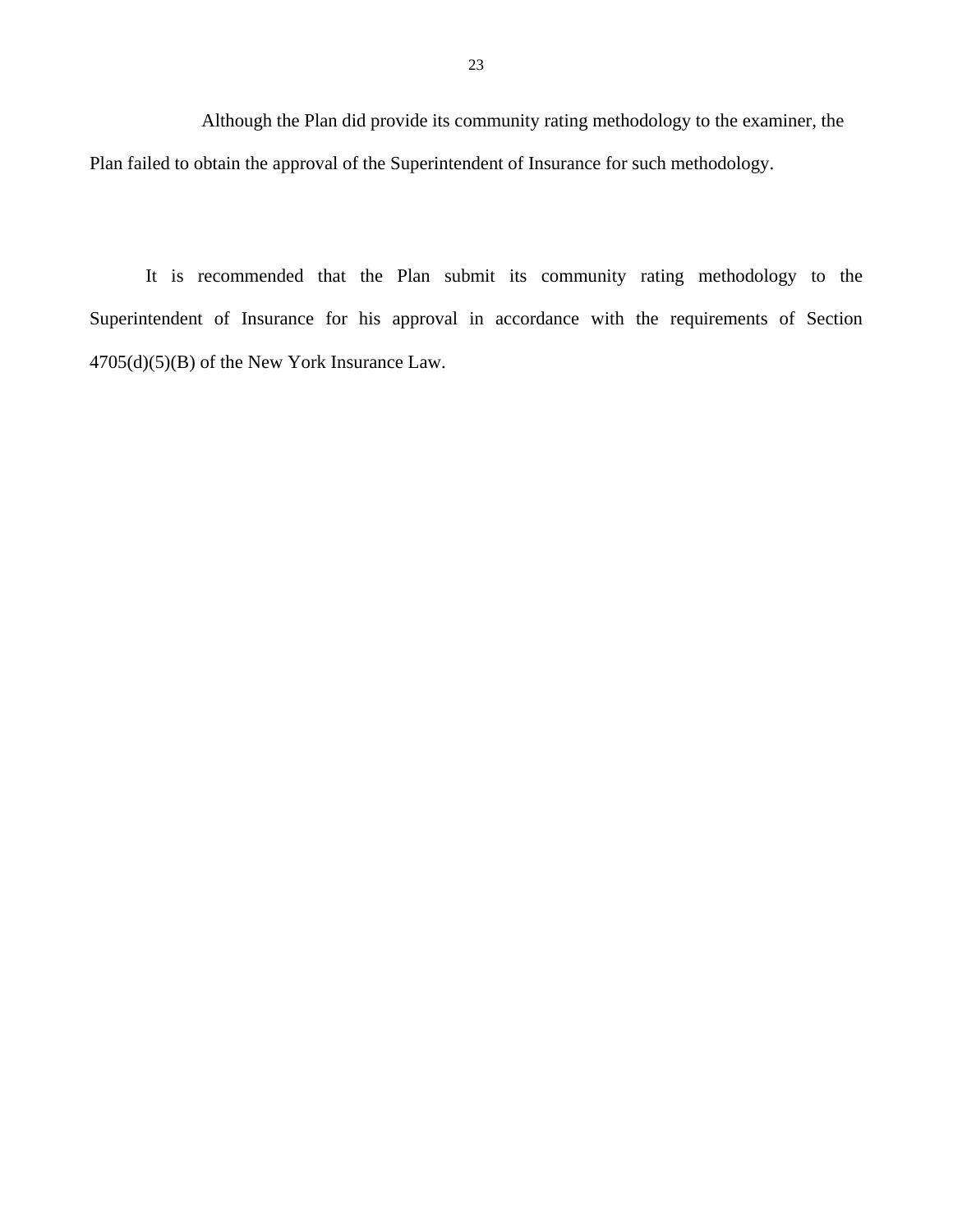### **8. COMPLIANCE WITH PRIOR REPORT ON EXAMINATION**

<span id="page-25-0"></span>The prior report on organization included nineteen recommendations detailed as follows (page numbers refer to the report on organization:

## **ITEM NO. PAGE NO.**

- 1. This examination has determined that the Plan was insolvent in the 1, 9, 23 amount of (\$3,111,673), and its contingency reserve of \$3,513,300 was impaired in the amount of (\$6,624,973) as of June 30, 2002. The Plan has eliminated the insolvency and impairment. 2. It is recommended that directors who are unable or unwilling to attend 5 board meetings consistently should resign or be replaced. Furthermore, in selecting prospective members of the board, a key criterion should be their willingness and commitment to attend meetings and participate in the board's responsibility to oversee the operations of the Plan. The Plan has complied with this recommendation. 3. It is recommended that the Plan maintain the required stop-loss policies 7 in accordance with §4707(a) of the New York Insurance Law or request a waiver as set forth in §4707(b)(1) of the New York Insurance Law. Subsequent to the exam date, effective January 1, 2003, the Plan placed stop-loss insurance with Aetna Life and Casualty, an authorized insurer. The agreement is currently under review by the Department. The Plan has complied with this recommendation. 4. It is recommended that the Plan adopt a formal code of ethics and require 7 that its directors and trustees annually sign conflict of interest statements. The Plan has complied with this recommendation. 5. It is recommended that the Plan take the necessary steps to complete its 8 Schedule F ("Claims Payable Analysis") and Report #2, Statement of Revenue, Expenses and Net Worth, in accordance with the annual statement instructions. The Plan has complied with this recommendation.
- 6. It is recommended that the Plan take the necessary steps to complete the 8 Net Worth section of the annual statement in accordance with the annual statement instructions.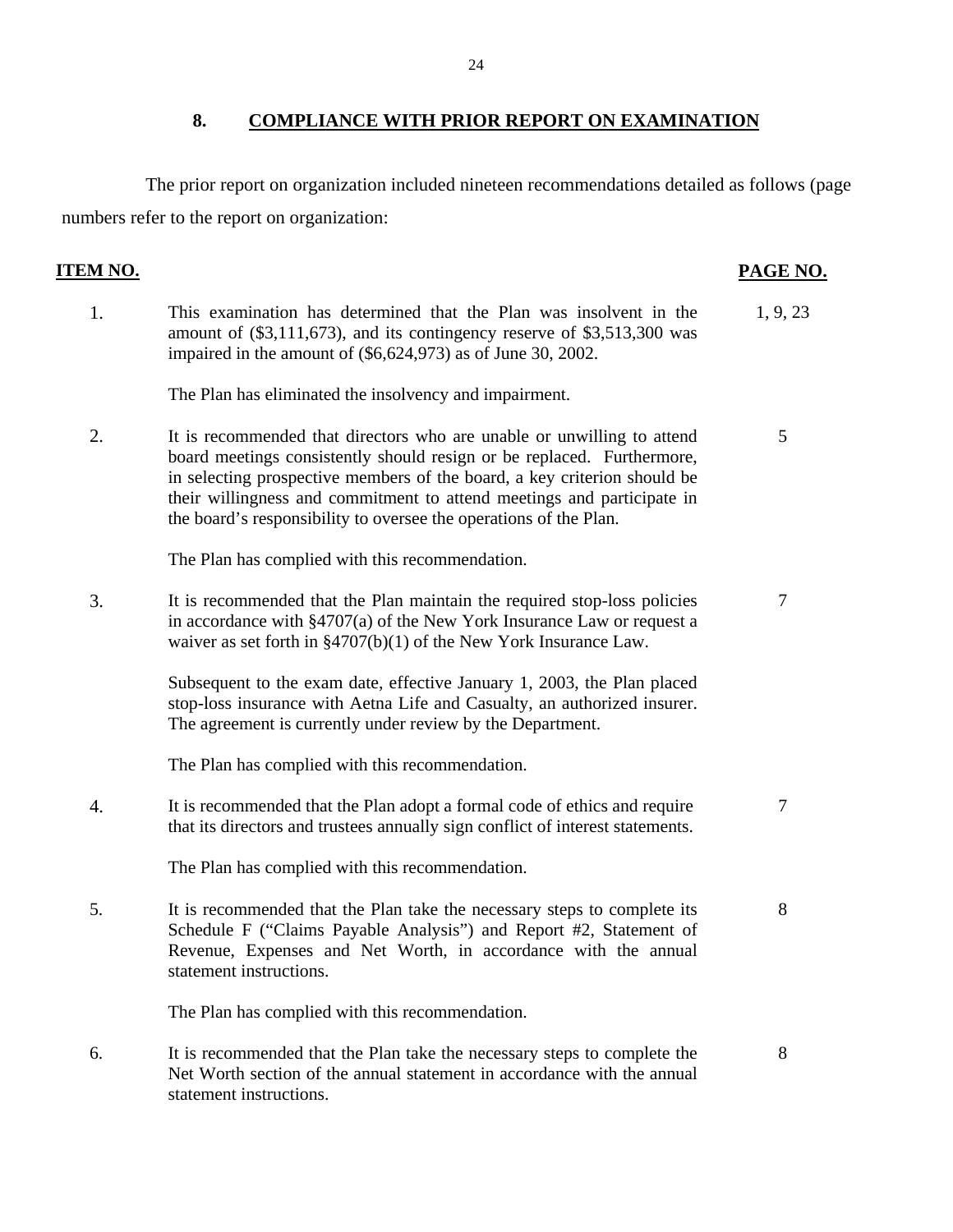The Plan has complied with this recommendation.

| <b>ITEM NO.</b> |                                                                                                                                                                                                                                                                                      | PAGE NO. |
|-----------------|--------------------------------------------------------------------------------------------------------------------------------------------------------------------------------------------------------------------------------------------------------------------------------------|----------|
| 7.              | It is recommended that the Plan maintain the required reserves as called<br>for in §4707 of the New York Insurance Law.                                                                                                                                                              | 12       |
|                 | Subsequent to the examination date, effective January 1, 2003, the Plan<br>placed stop-loss insurance with Aetna Life and Casualty, an authorized<br>insurer. The agreement is currently under review by the Department.                                                             |          |
|                 | The Plan has complied with this recommendation.                                                                                                                                                                                                                                      |          |
| 8.              | It is recommended that the Plan maintain the required contingency<br>reserve as called for in $\S4707(b)(1)$ of the New York Insurance Law.                                                                                                                                          | 14       |
|                 | Subsequent to the examination date, effective January 1, 2003, the Plan<br>placed stop-loss insurance with Aetna Life and Casualty, an authorized<br>insurer. The agreement is currently under review by the Department.                                                             |          |
|                 | The Plan has complied with this recommendation.                                                                                                                                                                                                                                      |          |
| 9.              | It is recommended that Plan management fulfill its responsibility for<br>compliance with New York Insurance Department statutes, rules, and<br>regulations, as regards claims settlement practices via stronger oversight<br>over its TPA's practices.                               | 16       |
|                 | The Plan has not complied with this recommendation.<br>Similar<br>recommendations are included within this report on examination.                                                                                                                                                    |          |
| 10.             | It is further recommended that all claims settlement recommendations<br>noted herein be immediately brought to Aetna's attention and remedied.                                                                                                                                       | 16       |
|                 | The Plan has complied with this recommendation.                                                                                                                                                                                                                                      |          |
| 11.             | In addition, the provisions of the TPA agreement with Aetna or its<br>successor should be strengthened to specifically address the processing of<br>claims in compliance with New York Insurance Department statutes,<br>rules and regulations, and Plan guidelines.                 | 16       |
|                 | The Plan has complied with this recommendation.                                                                                                                                                                                                                                      |          |
| 12.             | It is recommended that Aetna comply with the comments and<br>recommendations in the Segal report, and that the Plan receive a report<br>from Aetna detailing all remedial action that has been implemented, or<br>will be implemented, to address said comments and recommendations. | 18       |

The Plan has complied with this recommendation.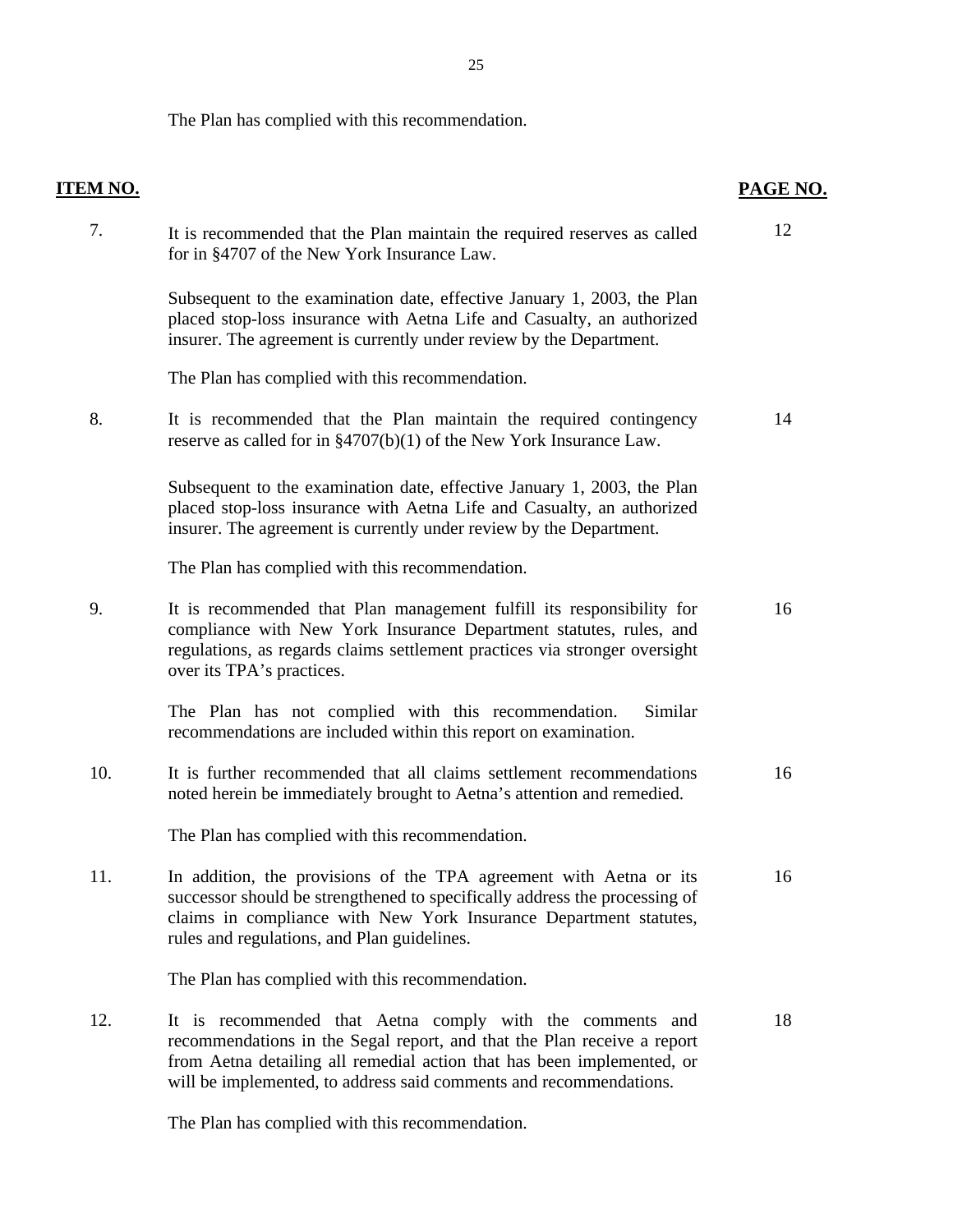| ITEM NO. |                                                                                                                                                                                                                                                                                                                                                                                                                  | PAGE NO. |
|----------|------------------------------------------------------------------------------------------------------------------------------------------------------------------------------------------------------------------------------------------------------------------------------------------------------------------------------------------------------------------------------------------------------------------|----------|
| 13.      | It is further recommended that the Plan or its TPA prepare a report<br>identifying all HCRA eligible New York State facility claims during the<br>examination period, and subsequent thereto, in order to determine its<br>potential HCRA surcharge liability, and immediately effect payment to<br>the New York Department of Health                                                                            | 18       |
|          | The Plan has complied with this recommendation.                                                                                                                                                                                                                                                                                                                                                                  |          |
| 14.      | It is also recommended that the Plan, via Aetna as its TPA, implement<br>immediate steps to accurately administer the HCRA surcharge.                                                                                                                                                                                                                                                                            | 18       |
|          | The Plan has complied with this recommendation.                                                                                                                                                                                                                                                                                                                                                                  |          |
| 15.      | It is recommended that the Plan obtain periodic reports from its TPA that<br>measure claims processing accuracy and the timeliness of claim<br>payments.                                                                                                                                                                                                                                                         | 18       |
|          | The Plan has complied with this recommendation.                                                                                                                                                                                                                                                                                                                                                                  |          |
| 16.      | It is recommended that the Plan comply with §4903(b) of the New York<br>Insurance Law and make UR determinations which require pre-<br>authorization within three days of receipt of the necessary information.                                                                                                                                                                                                  | 19       |
|          | The Plan has complied with this recommendation.                                                                                                                                                                                                                                                                                                                                                                  |          |
| 17.      | It is recommended that the Plan comply with Section $243.2(b)(4)$ of<br>Department Regulation 152 (11 NYCRR 243.2(b)), by retaining all<br>documentation necessary to verify a claim, for a period of six years, or<br>until after the filing of the report on examination, whichever is longer.                                                                                                                 | 20       |
|          | The Plan has complied with this recommendation.                                                                                                                                                                                                                                                                                                                                                                  |          |
| 18.      | It is recommended that the Plan modify its EOBs to comply with §3234<br>$(b)(2),(3)$ and $(7)$ of the New York Insurance Law. This recommendation<br>is the result of the failure of the Plan's TPA, Aetna to issue EOBs in a<br>manner compliant with §3243(b) of the New York Insurance Law. A<br>previous comment was made herein regarding Plan management's<br>oversight of the claims processing function. | 20       |
|          | The Plan has not complied with this recommendation.<br>A similar<br>recommendation is included within this report.                                                                                                                                                                                                                                                                                               |          |
| 19.      | It is recommended that the Plan's management evaluate Aetna's<br>implementation of the grievance process.                                                                                                                                                                                                                                                                                                        | 20       |
|          | The Plan has not complied with this recommendation. A similar<br>recommendation is included within this report on examination.                                                                                                                                                                                                                                                                                   |          |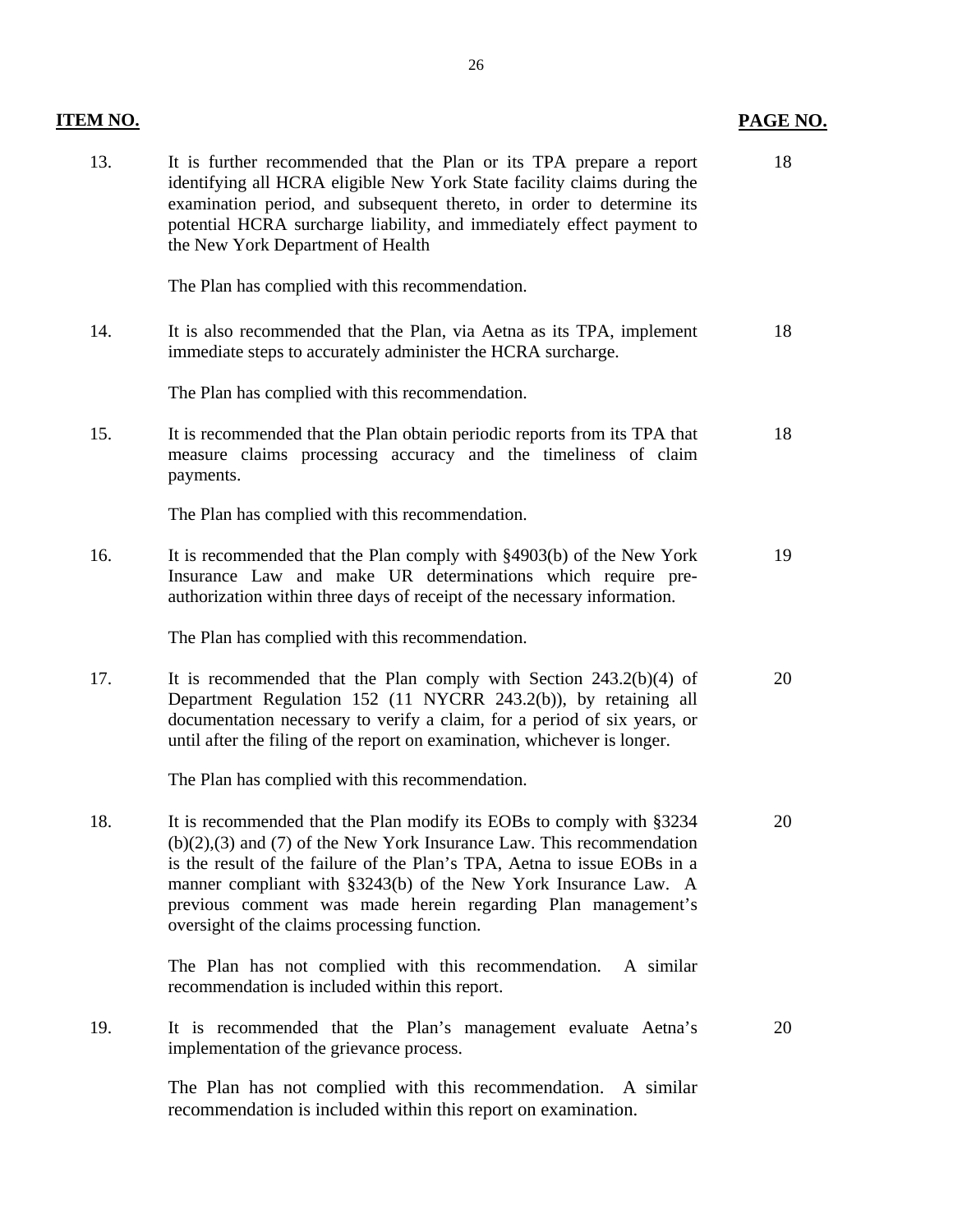#### **9. SUMMARY OF COMMENTS AND RECOMMENDATIONS**

#### **ITEM**

#### **PAGE NO.**

#### A. Management and controls

It is recommended that the Plan amend its municipal cooperation agreement to include the complete statement regarding the sharing of costs and the assumption of liabilities for medical, surgical and hospital benefits provided under the municipal cooperative health benefit plan as required by Section 4705(a)(2) of the New York Insurance Law. 7

#### Accounts and records

B. Accounts and records<br>It is recommended that the Plan put in place additional controls such as a second signatory requirement in regard to the activities of the Plan's Treasurer. 10

#### Custodial agreements

C. Custodial agreements<br>It is recommended that the Plan comply with Section  $4710(a)(1)$  of the New York Insurance Law by submitting its custodial agreements to the New York Insurance Department for approval. 11

#### Unearned premium reserve

D. Unearned premium reserve<br>It is recommended that the Plan establish and maintain a reserve for unearned premium in accordance with the requirements of Section  $4706(a)(2)$  of the New York Insurance Law. 15

#### E. Explanation of benefits statements (EOBs)

 i. It is recommended that the Plan comply with the requirements of Section 3234(b)(7) of the New York Insurance Law and ensure that the requirement that a member's failure to comply with appeals procedures can lead to that member's forfeiture of the right to challenge a denial of benefits is included on all of the explanation of benefits statements issued to its members and providers. 19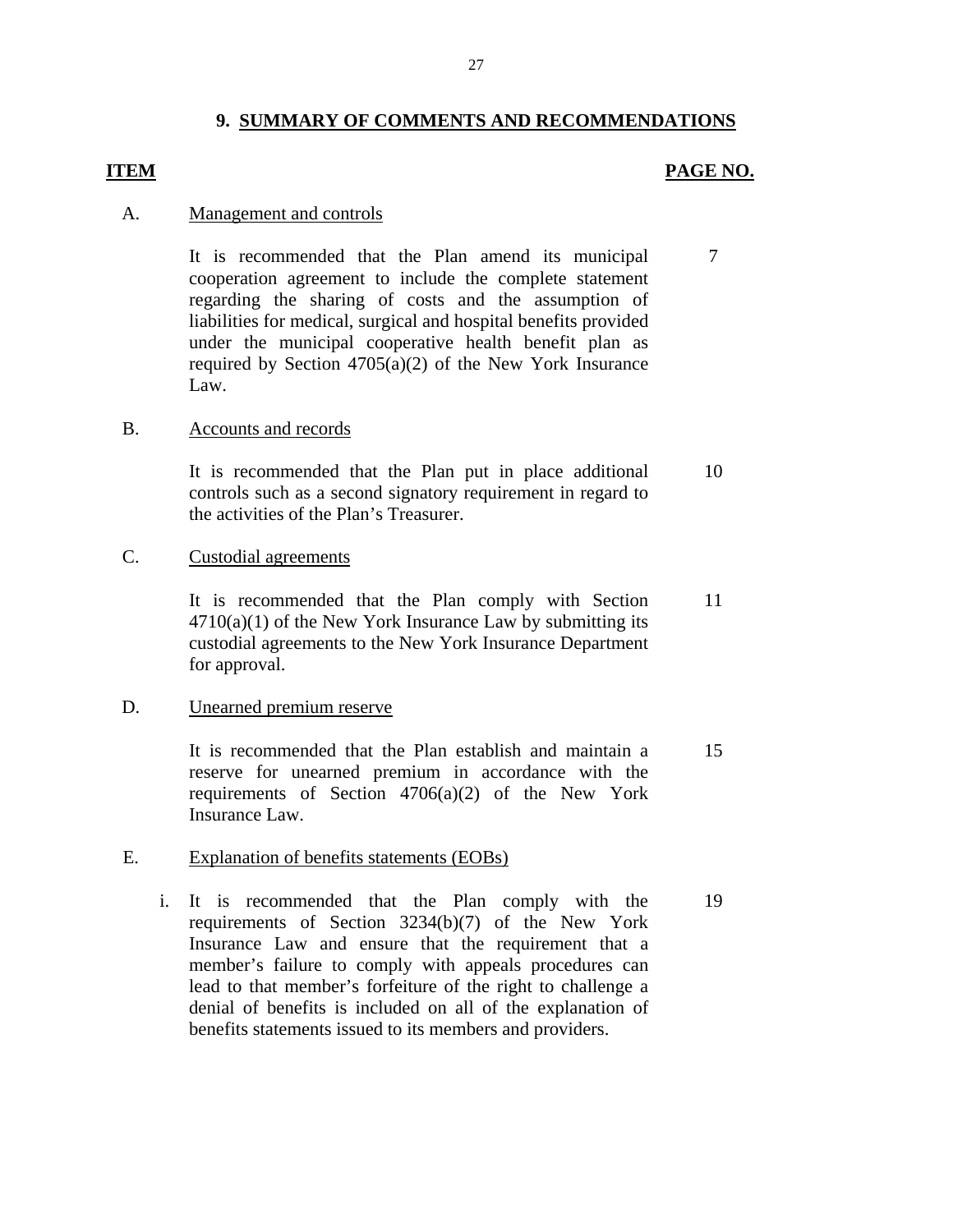- ii. It is further recommended that Plan management fulfill its responsibility for compliance with New York Insurance statutes, rules, and regulations, and ensure that ALIC, as its TPA, acts in accordance with Section 3234(b)(7) of the New York Insurance Law and issues the required notification with its EOBs that a member's failure to comply with appeals procedures can lead to that member's forfeiture of the right to challenge a denial of benefits.
- iii. It is recommended that the Plan identify, and notify by letter, all members who had an appeal rejected because of timeliness, of their right to appeal a claim made during the period January 1, 2004 through June 30, 2007, where the member received an EOB without adequate appeal rights language. In addition, for members who had an appeal rejected because of timeliness during the period July 1, 2002 through December 31, 2003 (a time frame in which the Plan has indicated its TPA would not be able to identify members who had an appeal of a claim rejected because of timeliness), where the member received an EOB without adequate appeal rights language, it is recommended that the Plan advise members, by means of a notice within the next two printings of the Consortium Newsletter, of their right to appeal a past claim where the member received an EOB without adequate appeal rights language.

#### F. Complaints, appeals and grievances

- i. It is recommended that the Plan maintain a complaint log in a manner consistent with Circular Letter No. 11 (1978). 20
- ii. It is further recommended that the Plan include all 20 complaints received by it, or by its TPA on behalf of its members, in one document.
- iii. It is also recommended that the Consortium amend its Plan 20 Document to contain specific information as to the procedure an affected person may follow in order to file a complaint with the New York Insurance Department and the Plan's Office of Risk Management, including the mailing address, phone numbers, website and e-mail address for such complaint filings.

19

19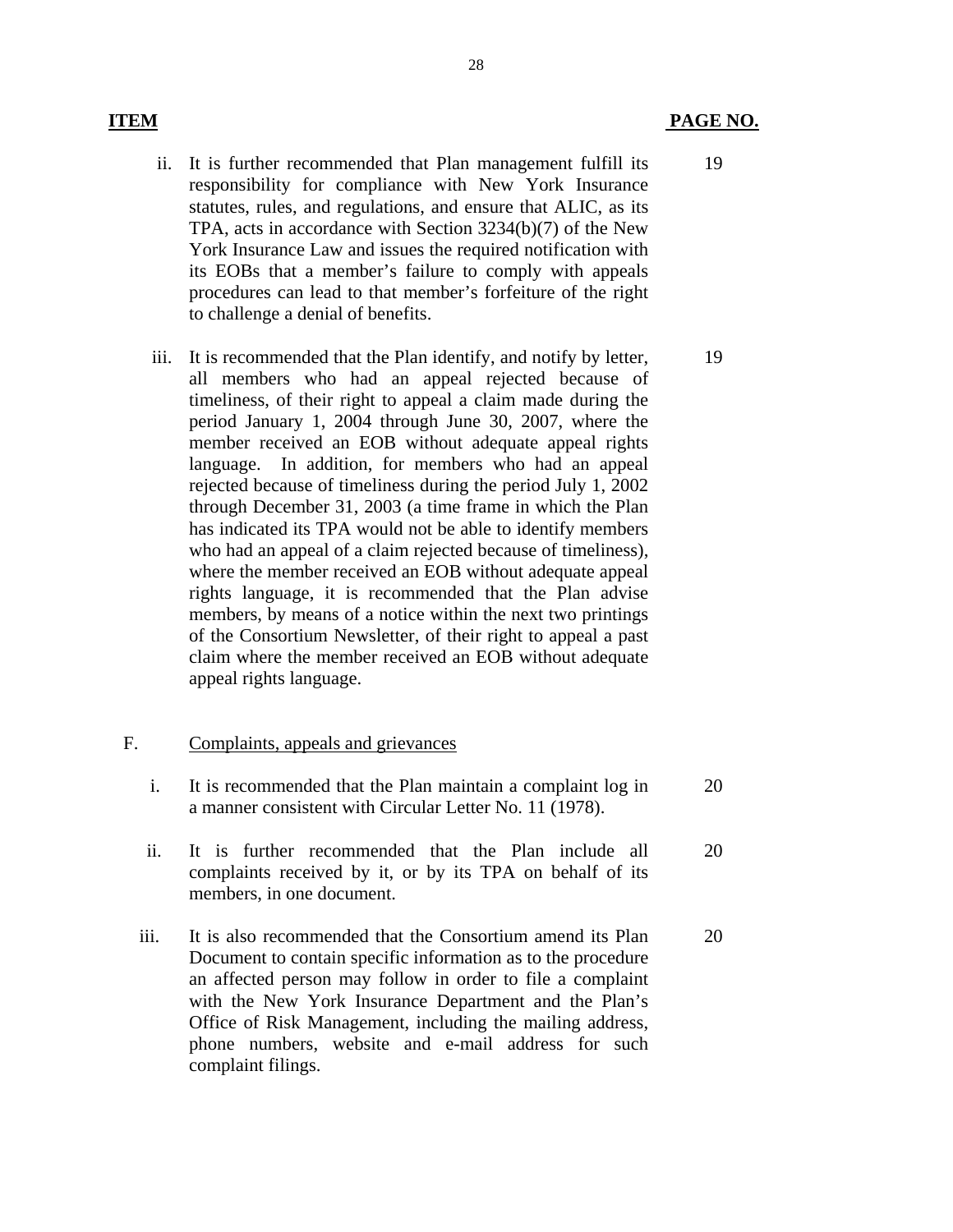## **ITEM PAGE NO.**

23

 iv. It is recommended that the Consortium perform, or retain a consultant to perform, a case-level audit of its grievance and appeals practices and all such practices performed on its behalf by any third parties. 22

### G. Rating

It is recommended that the Plan submit its community rating methodology to the Superintendent of Insurance for his approval in accordance with the requirements of Section 4705(d)(5)(B) of the New York Insurance Law.